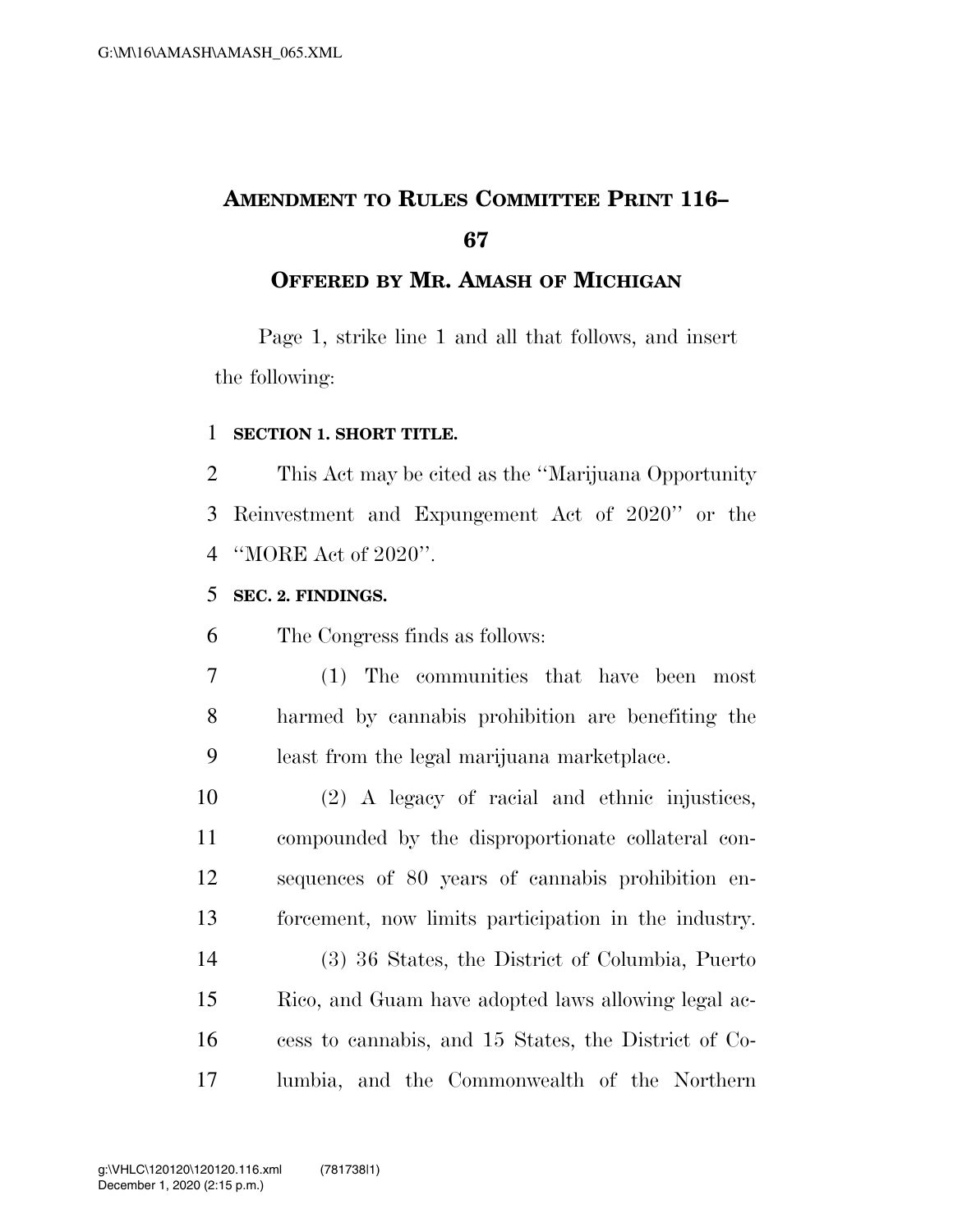$\mathfrak{D}$ 

 Mariana Islands have adopted laws legalizing can-nabis for adult recreational use.

 (4) A total of 47 States have reformed their laws pertaining to cannabis despite the Schedule I status of marijuana and its Federal criminalization.

 (5) Legal cannabis sales totaled \$9.5 billion in 2017 and are projected to reach \$23 billion by 2022.

 (6) According to the American Civil Liberties Union (ACLU), enforcing cannabis prohibition laws costs taxpayers approximately \$3.6 billion a year.

 (7) The continued enforcement of cannabis pro- hibition laws results in over 600,000 arrests annu- ally, disproportionately impacting people of color who are almost 4 times more likely to be arrested for cannabis possession than their White counter-parts, despite equal rates of use across populations.

 (8) People of color have been historically tar- geted by discriminatory sentencing practices result- ing in Black men receiving drug sentences that are 13.1 percent longer than sentences imposed for White men and Latinos being nearly 6.5 times more 22 likely to receive a Federal sentence for cannabis pos-session than non-Hispanic Whites.

 (9) In 2013, simple cannabis possession was the fourth most common cause of deportation for any of-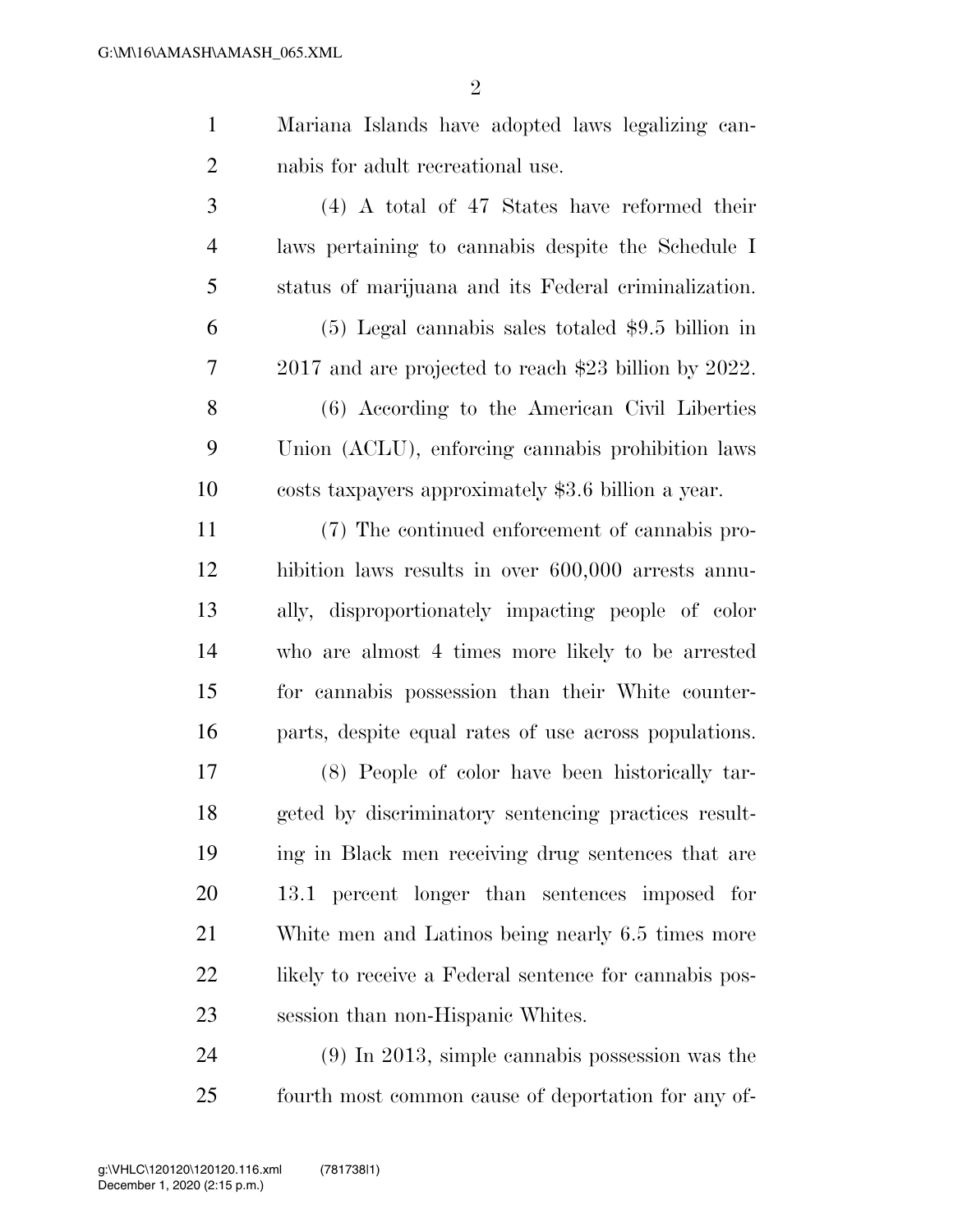| $\mathbf{1}$   | fense and the most common cause of deportation for      |
|----------------|---------------------------------------------------------|
| $\overline{2}$ | drug law violations.                                    |
| 3              | $(10)$ Fewer than one-fifth of cannabis business        |
| $\overline{4}$ | owners identify as minorities and only approximately    |
| 5              | 4 percent are black.                                    |
| 6              | (11) Applicants for cannabis licenses are lim-          |
| 7              | ited by numerous laws, regulations, and exorbitant      |
| 8              | permit applications, licensing fees, and costs in these |
| 9              | States, which can require more than \$700,000.          |
| 10             | (12) Historically disproportionate arrest and           |
| 11             | conviction rates make it particularly difficult for     |
| 12             | people of color to enter the legal cannabis market-     |
| 13             | place, as most States bar these individuals from par-   |
| 14             | ticipating.                                             |
| 15             | (13) Federal law severely limits access to loans        |
| 16             | and capital for cannabis businesses, disproportion-     |
| 17             | ately impacting minority small business owners.         |
| 18             | (14) Some States and municipalities have taken          |
| 19             | proactive steps to mitigate inequalities in the legal   |
| 20             | cannabis marketplace and ensure equal participation     |
| 21             | in the industry.                                        |
| 22             | SEC. 3. DECRIMINALIZATION OF CANNABIS.                  |
| 23             | (a) CANNABIS REMOVED FROM SCHEDULE OF CON-              |
| 24             | <b>TROLLED SUBSTANCES.—</b>                             |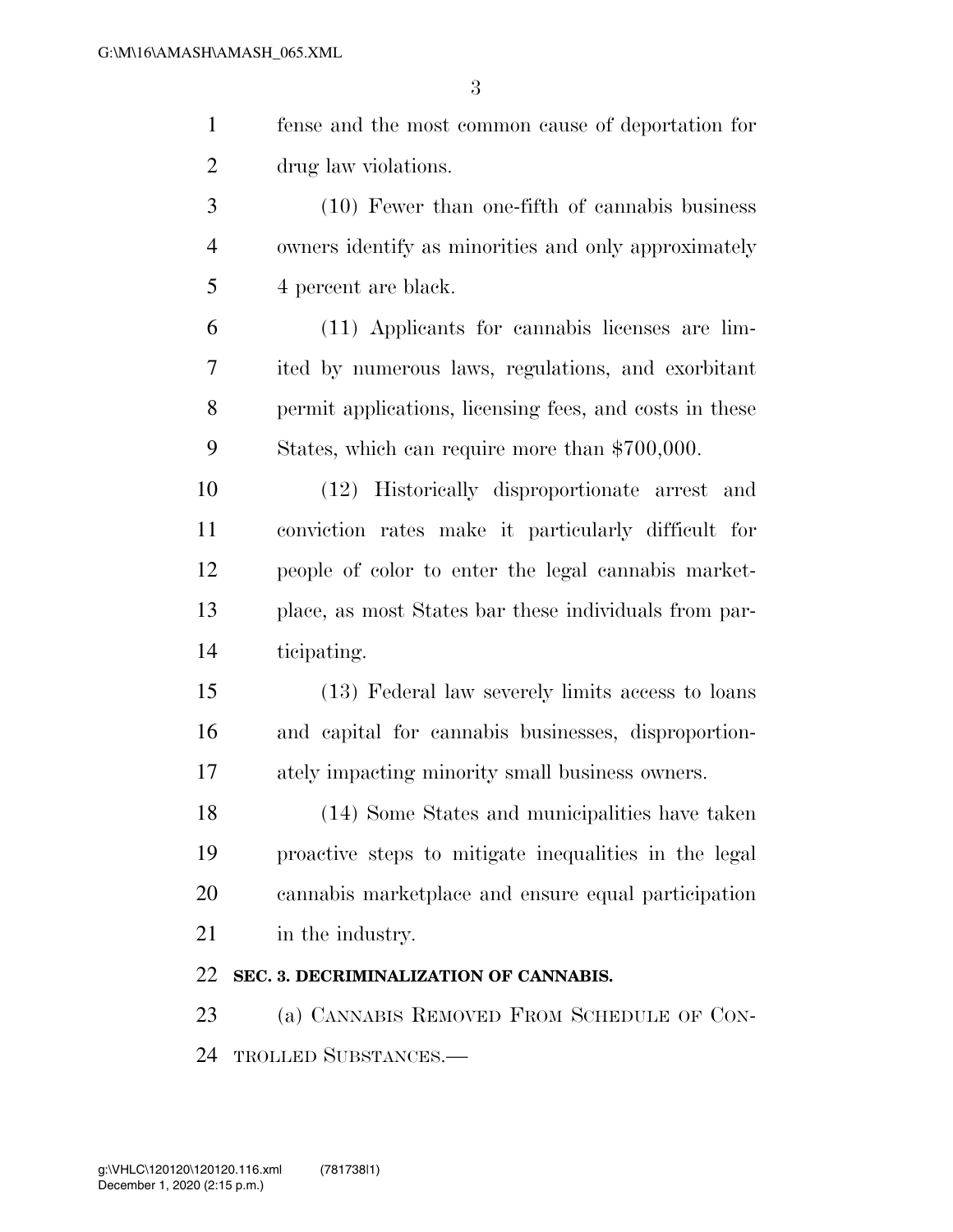| $\mathbf{1}$   | (1) REMOVAL IN STATUTE.—Subsection (c) of              |
|----------------|--------------------------------------------------------|
| $\overline{2}$ | schedule I of section $202(e)$ of the Controlled Sub-  |
| 3              | stances Act (21 U.S.C. 812) is amended—                |
| $\overline{4}$ | $(A)$ by striking " $(10)$ Marihuana."; and            |
| 5              | striking<br>``(17)<br>(B)<br>$\mathbf{by}$             |
| 6              | Tetrahydrocannabinols, except<br>for                   |
| 7              | tetrahydrocannabinols in hemp (as defined in           |
| 8              | section 297A of the Agricultural Marketing Act         |
| 9              | of $1946$ .".                                          |
| 10             | REMOVAL FROM SCHEDULE.—Not later<br>(2)                |
| 11             | than 180 days after the date of the enactment of       |
| 12             | this Act, the Attorney General shall finalize a rule-  |
| 13             | making under section $201(a)(2)$ removing mari-        |
| 14             | huana and tetrahydrocannabinols from the schedules     |
| 15             | of controlled substances. For the purposes of the      |
| 16             | Controlled Substances Act, marihuana<br>and            |
| 17             | tetrahydrocannabinols shall each be deemed to be a     |
| 18             | drug or other substance that does not meet the re-     |
| 19             | quirements for inclusion in any schedule. A rule-      |
| <b>20</b>      | making under this paragraph shall be considered to     |
| 21             | have taken effect as of the date of enactment of this  |
| 22             | Act for purposes of any offense committed, case        |
| 23             | pending, conviction entered, and, in the case of a ju- |
| 24             | venile, any offense committed, case pending, and ad-   |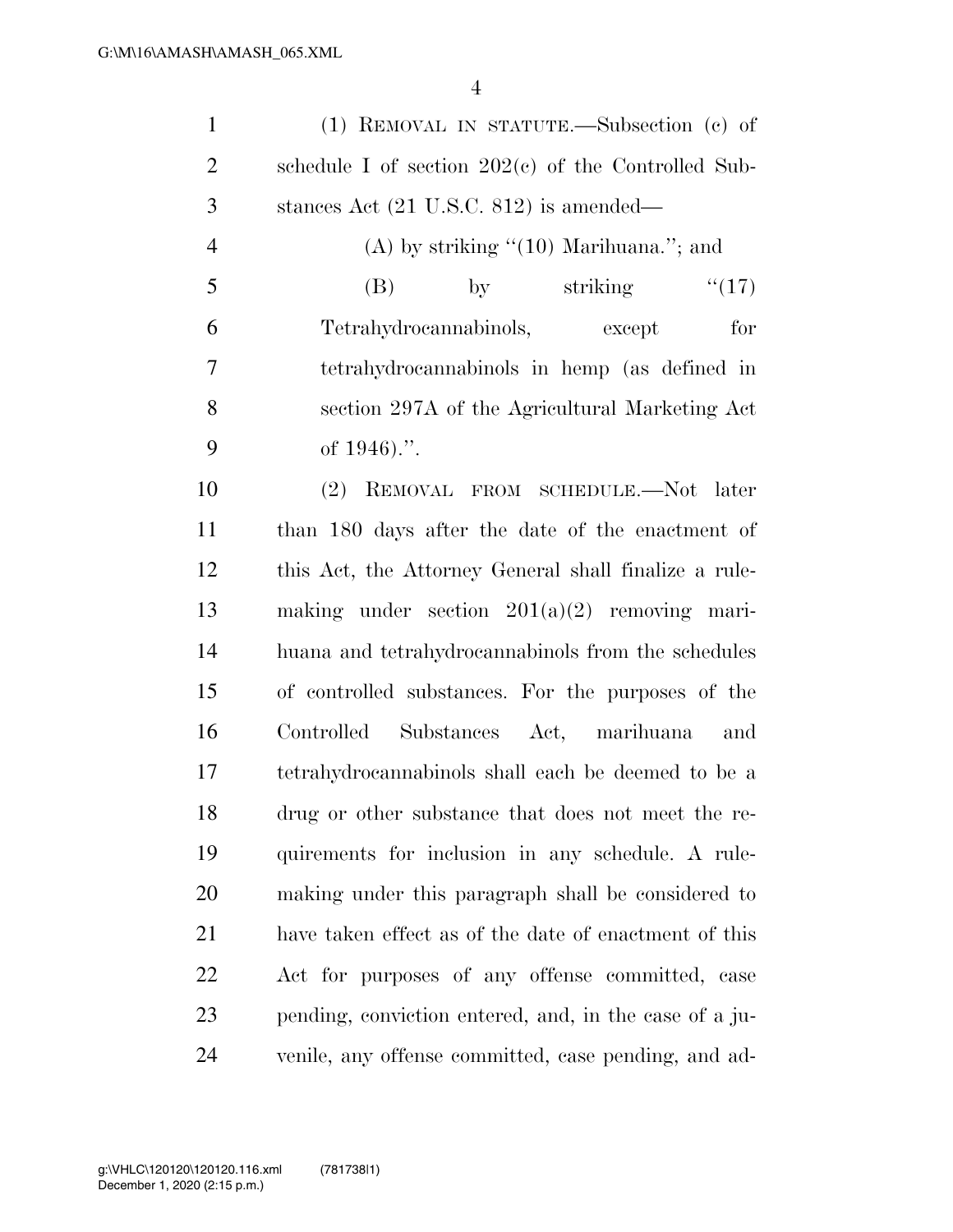| $\mathbf{1}$   | judication of juvenile delinquency entered before, on,  |
|----------------|---------------------------------------------------------|
| $\overline{2}$ | or after the date of enactment of this Act.             |
| 3              | (b) CONFORMING AMENDMENTS TO CONTROLLED                 |
| 4              | SUBSTANCES ACT.—The Controlled Substances Act (21)      |
| 5              | U.S.C. $801$ et seq.) is amended—                       |
| 6              | $(1)$ in section 102(44) (21 U.S.C. 802(44)), by        |
| 7              | striking "marihuana,";                                  |
| 8              | $(2)$ in section 401(b) $(21 \text{ U.S.C. } 841(b))$ — |
| 9              | $(A)$ in paragraph $(1)$ —                              |
| 10             | (i) in subparagraph $(A)$ —                             |
| 11             | $(I)$ in clause $(vi)$ , by inserting                   |
| 12             | "or" after the semicolon;                               |
| 13             | (II) by striking clause (vii); and                      |
| 14             | (III) by redesignating clause                           |
| 15             | (viii) as clause (vii);                                 |
| 16             | (ii) in subparagraph $(B)$ —                            |
| 17             | $(I)$ in clause $(vi)$ , by inserting                   |
| 18             | "or" after the semicolon;                               |
| 19             | (II) by striking clause (vii); and                      |
| 20             | by redesignating clause<br>(III)                        |
| 21             | (viii) as clause (vii);                                 |
| 22             | (iii) in subparagraph $(C)$ , in the first              |
| 23             | sentence, by striking "subparagraphs (A),               |
| 24             | $(B)$ , and $(D)$ " and inserting "subpara-             |
| 25             | graphs $(A)$ and $(B)$ ";                               |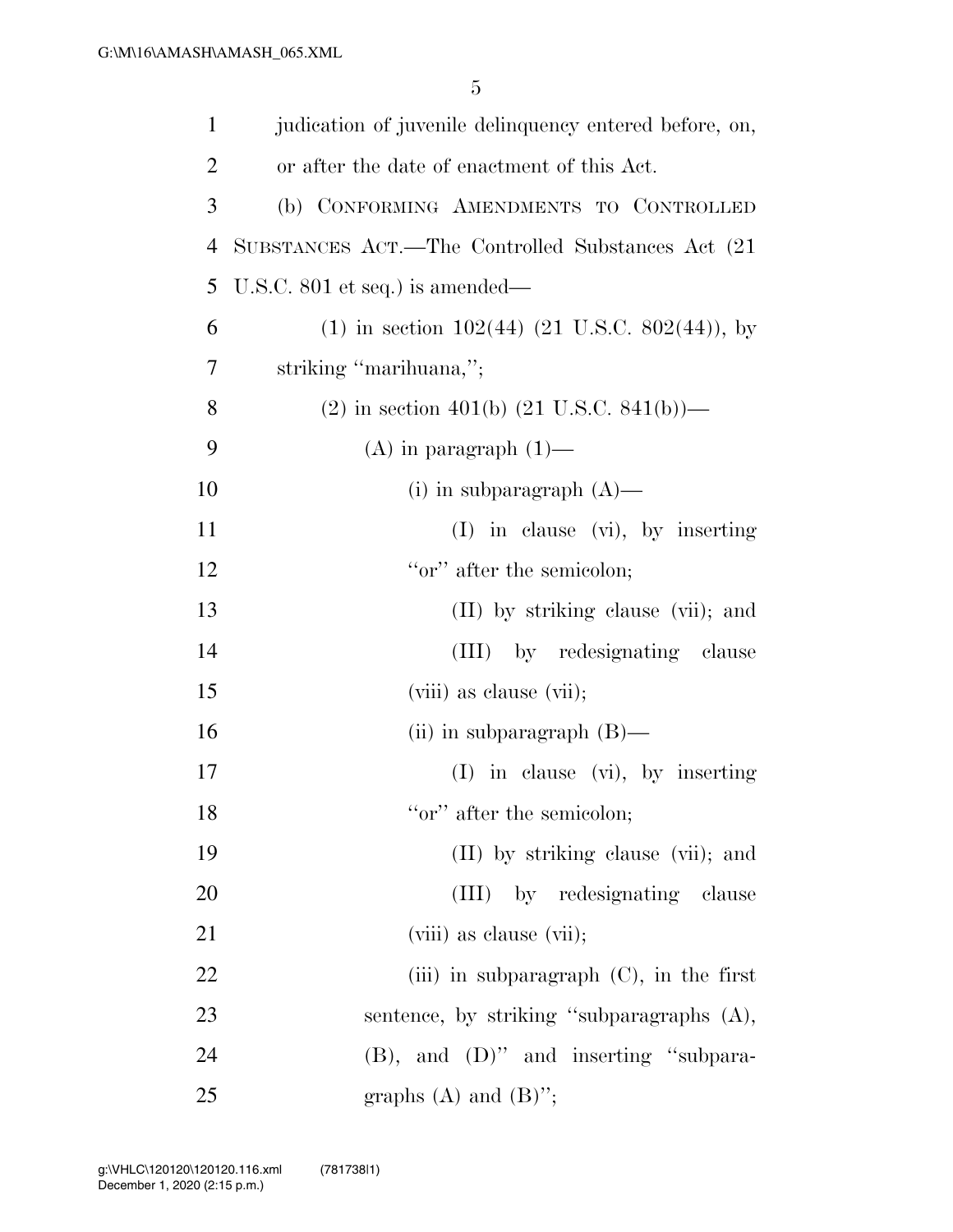| $\mathbf{1}$   | $(iv)$ by striking subparagraph $(D)$ ;                     |
|----------------|-------------------------------------------------------------|
| $\overline{2}$ | $(v)$ by redesignating subparagraph $(E)$                   |
| 3              | as subparagraph $(D)$ ; and                                 |
| $\overline{4}$ | (vi) in subparagraph $(D)(i)$ , as so re-                   |
| 5              | designated, by striking "subparagraphs (C)                  |
| 6              | and (D)" and inserting "subparagraph                        |
| 7              | $(C)$ ";                                                    |
| 8              | $(B)$ by striking paragraph $(4)$ ; and                     |
| 9              | $(C)$ by redesignating paragraphs $(5)$ , $(6)$ ,           |
| 10             | and $(7)$ as paragraphs $(4)$ , $(5)$ , and $(6)$ , respec- |
| 11             | tively;                                                     |
| 12             | in section $402(e)(2)(B)$ (21 U.S.C.<br>(3)                 |
| 13             | $842(c)(2)(B)$ , by striking ", marihuana,";                |
| 14             | (4) in section $403(d)(1)$ (21 U.S.C. 843(d)(1)),           |
| 15             | by striking ", marihuana,";                                 |
| 16             | (5) in section 418(a) $(21 \text{ U.S.C. } 859(a))$ , by    |
| $17\,$         | striking the last sentence;                                 |
| 18             | (6) in section 419(a) $(21 \text{ U.S.C. } 860(a))$ , by    |
| 19             | striking the last sentence;                                 |
| 20             | $(7)$ in section 422(d) (21 U.S.C. 863(d))—                 |
| 21             | $(A)$ in the matter preceding paragraph $(1)$ ,             |
| 22             | by striking "marijuana,"; and                               |
| 23             | $(B)$ in paragraph $(5)$ , by striking ", such              |
| 24             | as a marihuana eigarette,"; and                             |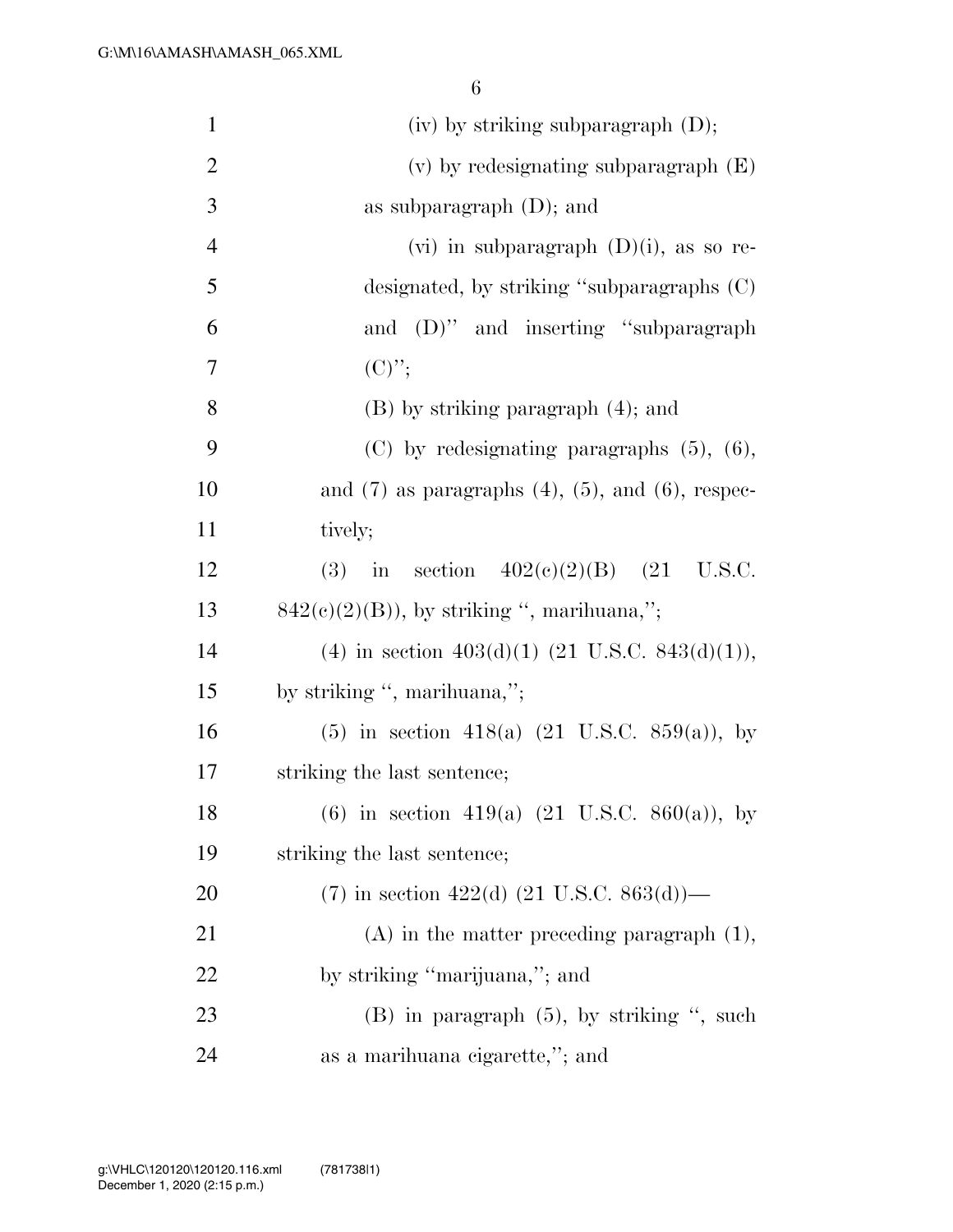| $\mathbf{1}$   | $(8)$ in section 516(d) $(21 \text{ U.S.C. } 886(d))$ , by |
|----------------|------------------------------------------------------------|
| $\overline{2}$ | striking "section $401(b)(6)$ " each place the term ap-    |
| 3              | pears and inserting "section $401(b)(5)$ ".                |
| $\overline{4}$ | (c) OTHER CONFORMING AMENDMENTS.—                          |
| 5              | (1) NATIONAL FOREST SYSTEM DRUG CONTROL                    |
| 6              | ACT OF 1986.—The National Forest System Drug               |
| 7              | Control Act of $1986$ (16 U.S.C. 559b et seq.) is          |
| 8              | amended—                                                   |
| 9              | in section $15002(a)$ (16 U.S.C.<br>(A)                    |
| 10             | $559b(a)$ ) by striking "marijuana and other";             |
| 11             | in section $15003(2)$ (16 U.S.C.<br>(B)                    |
| 12             | $559e(2)$ ) by striking "marijuana and other";             |
| 13             | and                                                        |
| 14             | (C) in section $15004(2)$ (16 U.S.C.                       |
| 15             | $559d(2)$ ) by striking "marijuana and other".             |
| 16             | (2) INTERCEPTION OF COMMUNICATIONS.-Sec-                   |
| 17             | tion 2516 of title 18, United States Code, is amend-       |
| 18             | $ed$ —                                                     |
| 19             | $(A)$ in subsection $(1)(e)$ , by striking "mari-          |
| 20             | huana,"; and                                               |
| 21             | $(B)$ in subsection $(2)$ by striking "mari-               |
| 22             | huana".                                                    |
| 23             | (3) FMCSA PROVISIONS.—                                     |
| 24             | CONFORMING AMENDMENT.-Section<br>(A)                       |
| 25             | 31301(5) of title 49, United States Code, is               |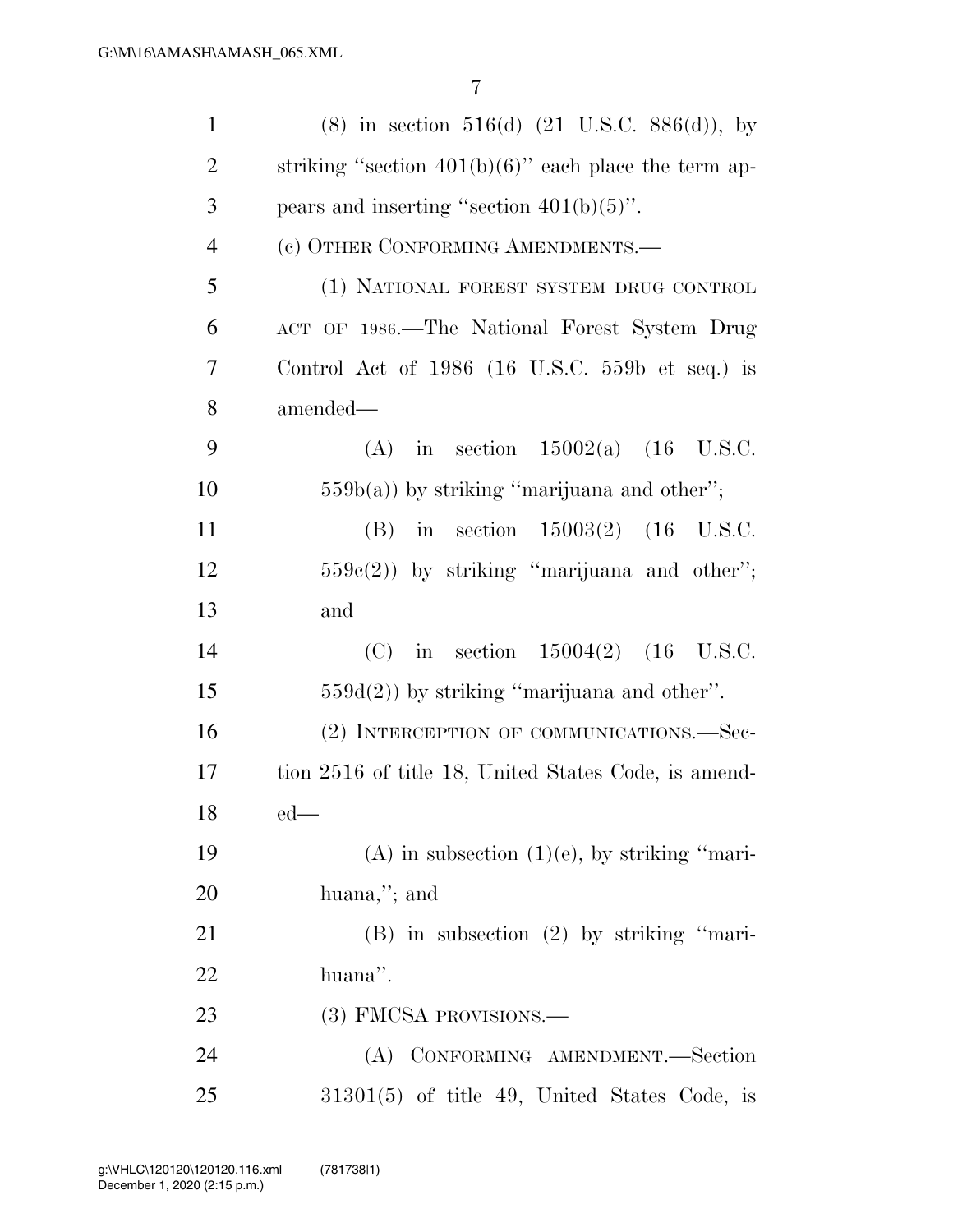| $\mathbf{1}$   | amended by striking "section 31306," and in-      |
|----------------|---------------------------------------------------|
| $\overline{2}$ | serting "sections 31306, 31306a, and sub-         |
| 3              | sections (b) and (c) of section $31310$ ,".       |
| $\overline{4}$ | (B) DEFINITION.—Section $31306(a)$<br>-of         |
| 5              | title 49, United States Code, is amended—         |
| 6              | (i) by striking "means any substance"             |
| 7              | and inserting the following: "means—              |
| $8\,$          | "(A) any substance"; and                          |
| 9              | (ii) by striking the period at the end            |
| 10             | and inserting "; and                              |
| 11             | "(B) any substance not covered under sub-         |
| 12             | paragraph (A) that was a substance under such     |
| 13             | section as of December 1, 2018, and specified     |
| 14             | by the Secretary of Transportation.".             |
| 15             | (C)<br>DISQUALIFICATIONS.—Section                 |
| 16             | 31310(b) of title 49, United States Code, is      |
| 17             | amended by adding at the end the following:       |
| 18             | $(3)$ In this subsection and subsection (c), the  |
| 19             | term 'controlled substance' has the meaning given |
| 20             | such term in section $31306(a)$ .".               |
| 21             | (4) FAA PROVISIONS.—Section 45101 of title        |
| 22             | 49, United States Code, is amended—               |
| 23             | (A) by striking "means any substance"             |
| 24             | and inserting the following: "means—              |
| 25             | "(A) any substance"; and                          |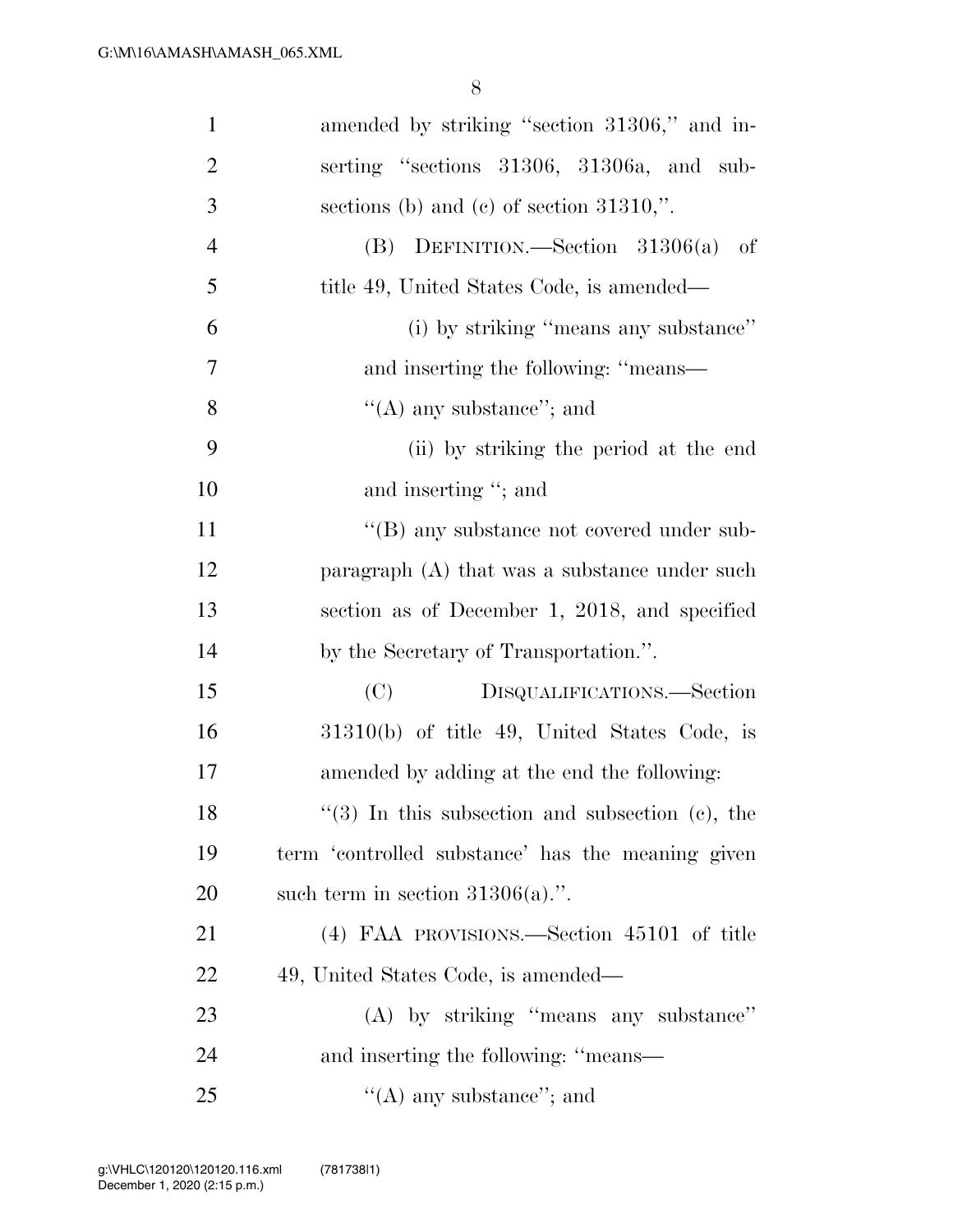| $\mathbf{1}$   | (B) by striking the period at the end and         |
|----------------|---------------------------------------------------|
| $\overline{2}$ | inserting "; and                                  |
| 3              | $\lq\lq (B)$ any substance not covered under sub- |
| $\overline{4}$ | paragraph (A) that was a substance under such     |
| 5              | section as of December 1, 2018, and specified     |
| 6              | by the Secretary of Transportation.".             |
| $\overline{7}$ | $(5)$ FRA PROVISIONS.—Section $20140(a)$ of       |
| 8              | title 49, United States Code, is amended—         |
| 9              | (A) by striking "means any substance"             |
| 10             | and inserting the following: "means—              |
| 11             | $\lq\lq$ (A) any substance"; and                  |
| 12             | (B) by striking the period at the end and         |
| 13             | inserting "; and                                  |
| 14             | $\lq\lq (B)$ any substance not covered under sub- |
| 15             | paragraph (A) that was a substance under such     |
| 16             | section as of December 1, 2018, and specified     |
| $17\,$         | by the Secretary of Transportation.".             |
| 18             | $(6)$ FTA PROVISIONS.—Section 5331(a)(1) of       |
| 19             | title 49, United States Code, is amended—         |
| 20             | (A) by striking "means any substance"             |
| 21             | and inserting the following: "means—              |
| 22             | "(A) any substance"; and                          |
| 23             | (B) by striking the period at the end and         |
| 24             | inserting "; and                                  |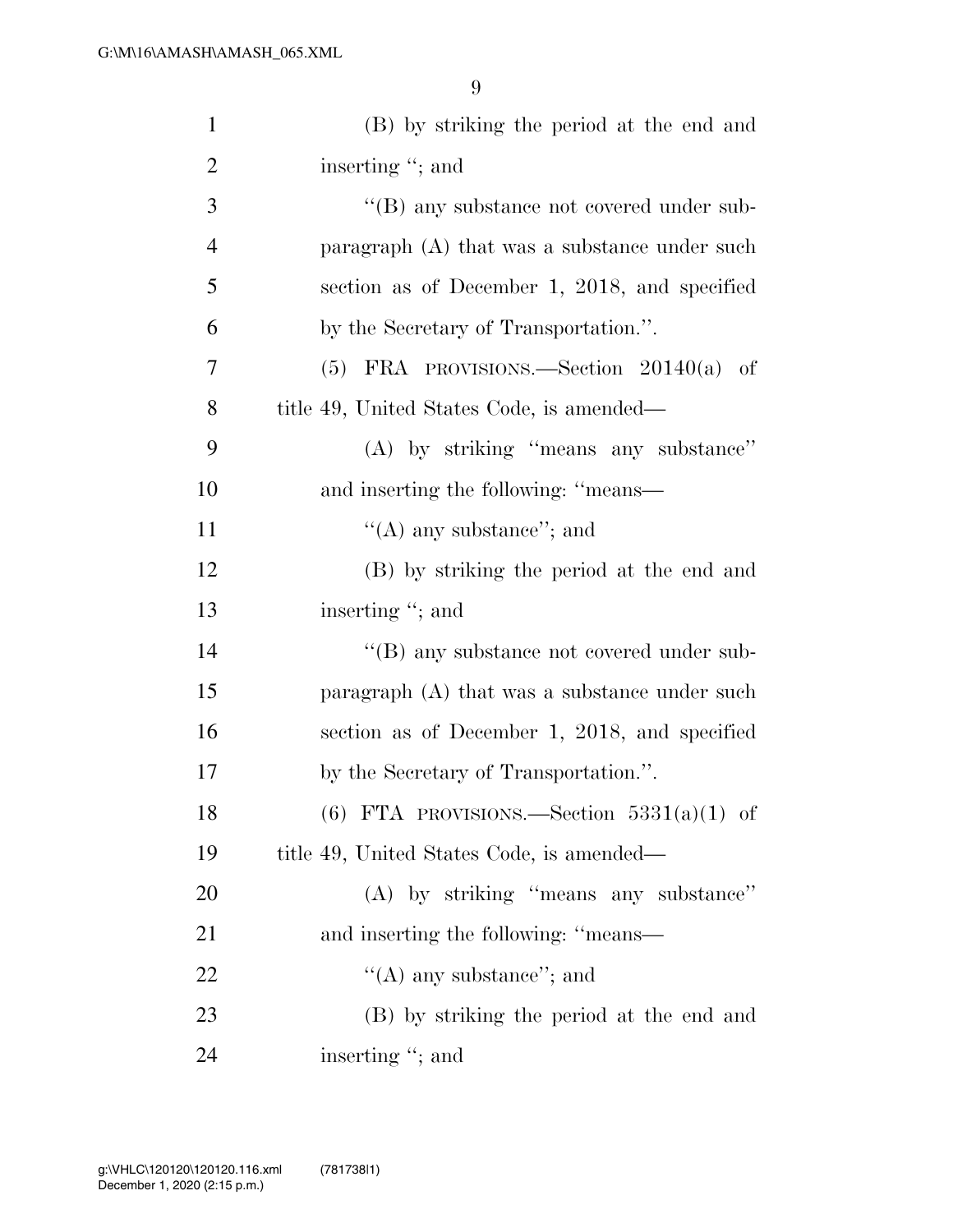|   | $\lq\lq$ (B) any substance not covered under sub- |
|---|---------------------------------------------------|
| 2 | paragraph $(A)$ that was a substance under such   |
|   | section as of December 1, 2018, and whose use     |
|   | the Secretary of Transportation decides has a     |
| 5 | risk to transportation safety.".                  |
|   |                                                   |

 (d) RETROACTIVITY.—The amendments made by this section to the Controlled Substances Act (21 U.S.C. 801 et seq.) are retroactive and shall apply to any offense com- mitted, case pending, conviction entered, and, in the case of a juvenile, any offense committed, case pending, or ad- judication of juvenile delinquency entered before, on, or after the date of enactment of this Act.

 (e) EFFECT ON OTHER LAW.—Nothing in this sub-title shall affect or modify—

 (1) the Federal Food, Drug, and Cosmetic Act (21 U.S.C. 301 et seq.);

 (2) section 351 of the Public Health Service Act (42 U.S.C. 262); or

 (3) the authority of the Commissioner of Food and Drugs and the Secretary of Health and Human Services—

(A) under—

23 (i) the Federal Food, Drug, and Cos-

metic Act (21 U.S. 301 et seq.); or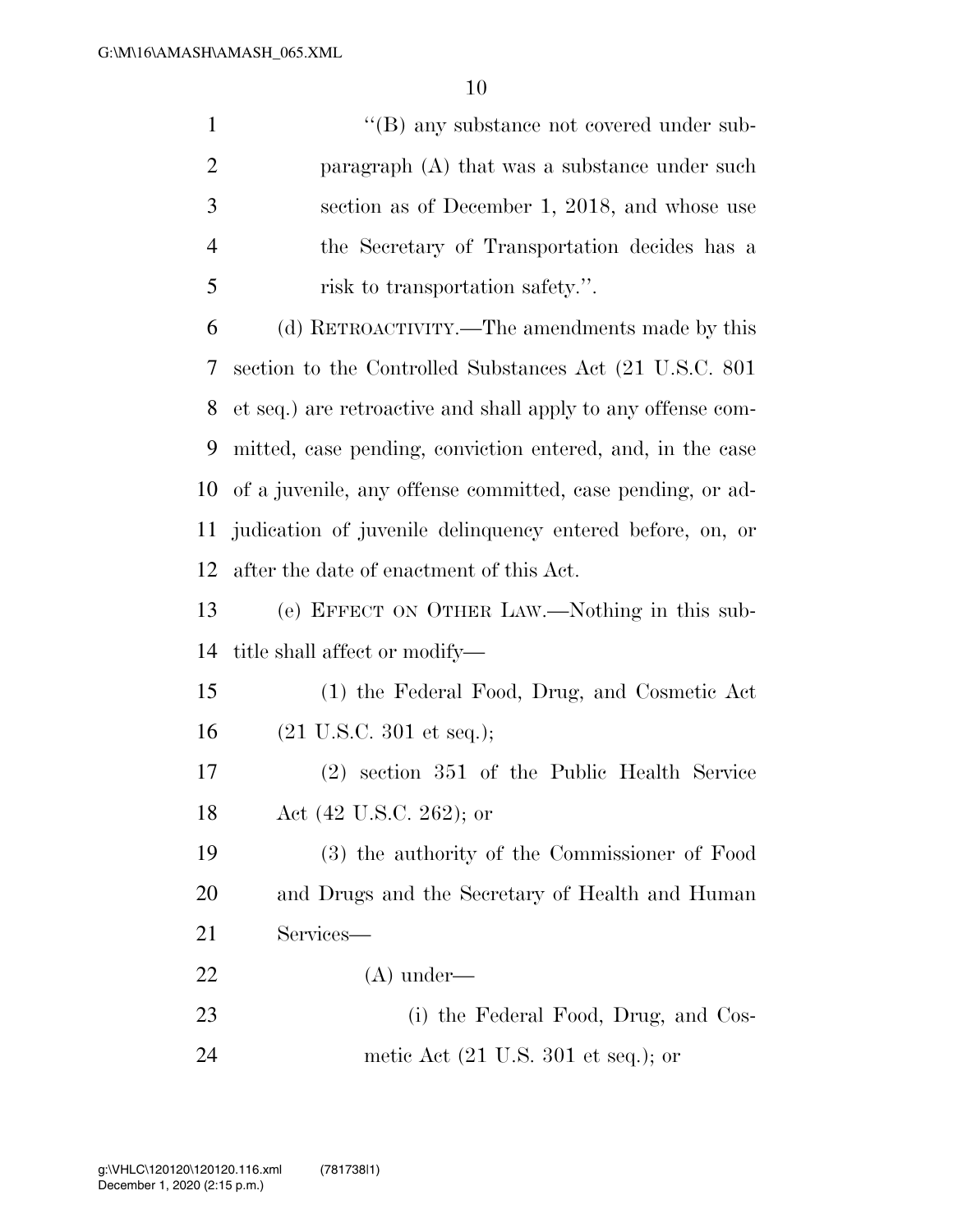|                | 11                                                         |
|----------------|------------------------------------------------------------|
| $\mathbf{1}$   | (ii) section 351 of the Public Health                      |
| $\overline{2}$ | Service Act (42 U.S.C. 262); or                            |
| $\mathfrak{Z}$ | (B) to promulgate Federal regulations and                  |
| $\overline{4}$ | guidelines that relate to products containing              |
| 5              | cannabis or cannabis-derived compounds under               |
| 6              | the Act described in subparagraph $(A)(i)$ or the          |
| 7              | section described in subparagraph $(A)(ii)$ .              |
| 8              | (f) PUBLIC MEETINGS.—Not later than one year               |
| 9              | after the date of enactment of this Act, the Secretary of  |
| 10             | Health and Human Services, acting through the Commis-      |
| 11             | sioner of Food and Drugs, shall hold not less than one     |
| 12             | public meeting to address the regulation, safety, manufac- |
| 13             | turing, product quality, marketing, labeling, and sale of  |
| 14             | products containing cannabis or cannabis-derived com-      |
| 15             | pounds.                                                    |
| 16             | (g) SPECIAL RULE FOR FEDERAL EMPLOYEE TEST-                |
| 17             | ING.—Section 503 of the Supplemental Appropriations        |
| 18             | Act, 1987 (5 U.S.C. 7301 note) is amended by adding at     |
| 19             | the end the following:                                     |
| 20             | "(h) MARIJUANA.—                                           |
| 21             | "(1) CONTINUED TESTING.—Notwithstanding                    |
| 22             | Marijuana Opportunity Reinvestment<br>the<br>and           |
|                |                                                            |

 Expungement Act of 2020 and the amendments made thereby, the Secretary of Health and Human Services may continue to include marijuana for pur-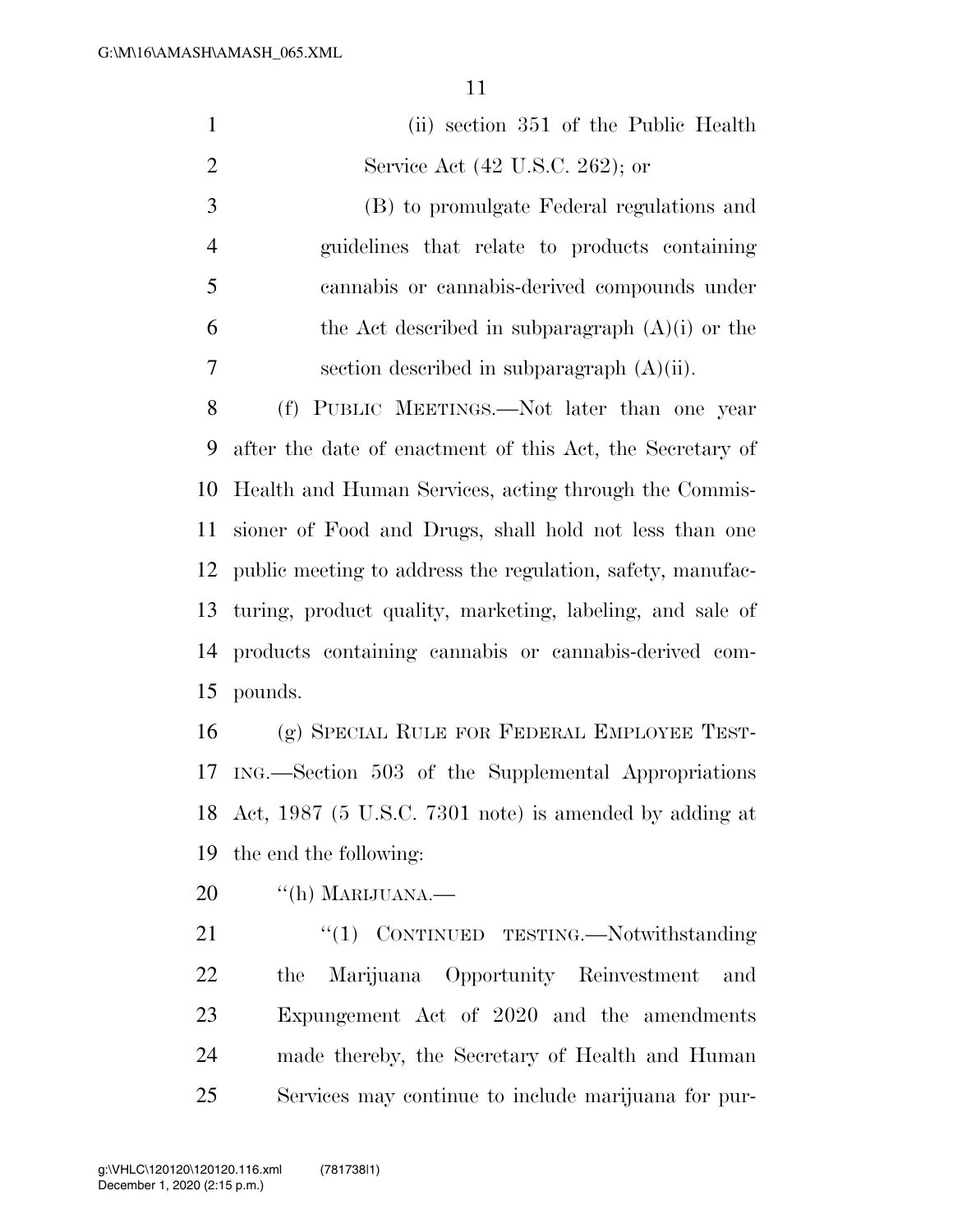| $\mathbf{1}$   | poses of drug testing of Federal employees subject     |
|----------------|--------------------------------------------------------|
| $\overline{2}$ | to this section, Executive Order 12564, or other ap-   |
| 3              | plicable Federal laws and orders.                      |
| $\overline{4}$ | "(2) DEFINITION.—The term 'marijuana' has              |
| 5              | the meaning given to the term 'marihuana' in sec-      |
| 6              | tion 102 of the Controlled Substances Act (21 6)       |
| 7              | U.S.C. 802) on the day before the date of enactment    |
| 8              | of the Marijuana Opportunity Reinvestment and          |
| 9              | Expungement Act of 2020.".                             |
| 10             | SEC. 4. AVAILABILITY OF SMALL BUSINESS ADMINISTRA-     |
| 11             | TION PROGRAMS AND SERVICES TO CAN-                     |
| 12             | <b>NABIS-RELATED</b><br><b>LEGITIMATE BUSINESSES</b>   |
| 13             | AND SERVICE PROVIDERS.                                 |
| 14             | (a) DEFINITIONS RELATING TO CANNABIS-RELATED           |
| 15             | LEGITIMATE BUSINESSES AND SERVICE PROVIDERS.           |
| 16             |                                                        |
|                | Section 3 of the Small Business Act (15 U.S.C. 632) is |
| 17             | amended by adding at the end the following new sub-    |
| 18             | section:                                               |
| 19             | "(ff) CANNABIS-RELATED LEGITIMATE BUSINESSES           |
| 20             | AND SERVICE PROVIDERS.—In this Act:                    |
| 21             | "(1) CANNABIS.—The term 'cannabis'—                    |
| 22             | "(A) means all parts of the plant Cannabis             |
| 23             | sativa L., whether growing or not; the seeds           |
| 24             | thereof; the resin extracted from any part of          |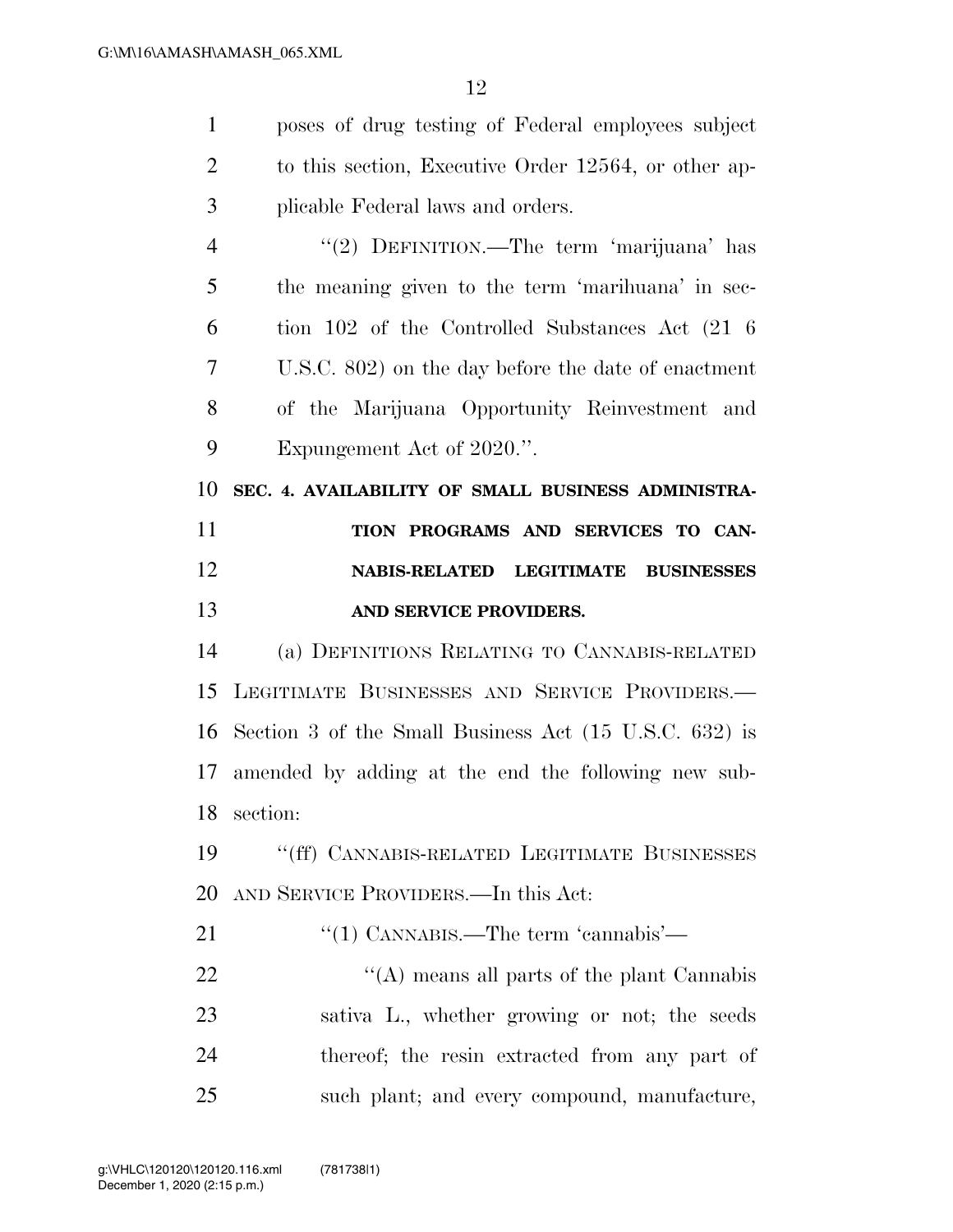| $\mathbf{1}$   | salt, derivative, mixture, or preparation of such   |
|----------------|-----------------------------------------------------|
| $\overline{2}$ | plant, its seeds or resin; and                      |
| 3              | $\lq\lq$ (B) does not include—                      |
| $\overline{4}$ | "(i) hemp, as defined in section $297A$             |
| 5              | of the Agricultural Marketing Act of 1946;          |
| 6              | "(ii) the mature stalks of such plant,              |
| $\tau$         | fiber produced from such stalks, oil or cake        |
| 8              | made from the seeds of such plant, any              |
| 9              | other compound, manufacture, salt, deriva-          |
| 10             | tive, mixture, or preparation of such ma-           |
| 11             | stalks (except the resin extracted<br>ture          |
| 12             | therefrom), fiber, oil, or cake, or the steri-      |
| 13             | lized seed of such plant which is incapable         |
| 14             | of germination; or                                  |
| 15             | "(iii) any drug product approved                    |
| 16             | under section 505 of the Federal Food,              |
| 17             | Drug, and Cosmetic Act, or biological               |
| 18             | product licensed under section 351 of the           |
| 19             | Public Health Service Act.                          |
| 20             | $(2)$ CANNABIS-RELATED LEGITIMATE<br>$BUSI-$        |
| 21             | NESS.—The term 'cannabis-related legitimate busi-   |
| 22             | ness' means a manufacturer, producer, or any per-   |
| 23             | son or company that is a small business concern and |
| 24             | that—                                               |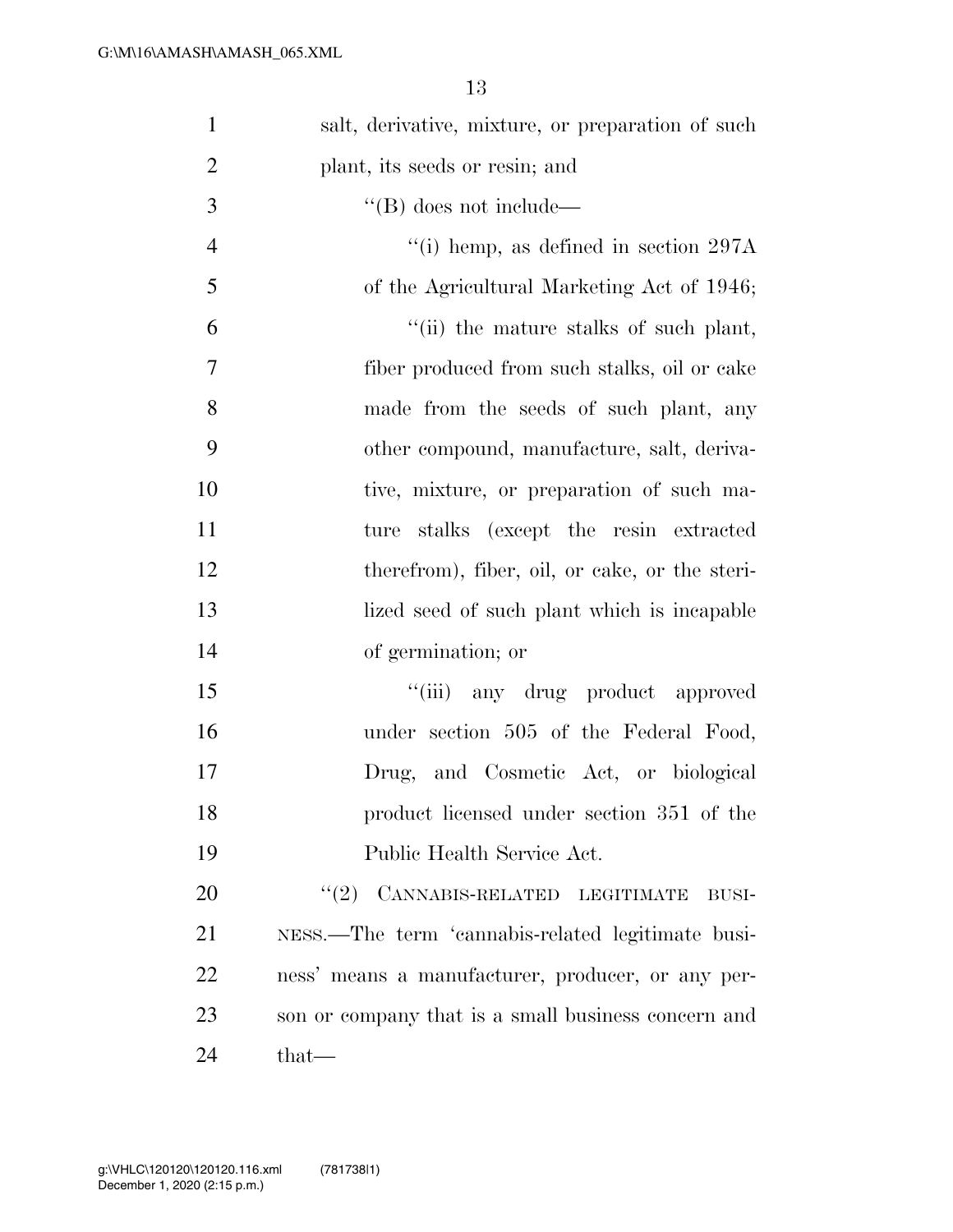| $\mathbf{1}$   | "(A) engages in any activity described in         |
|----------------|---------------------------------------------------|
| $\overline{2}$ | subparagraph (B) pursuant to a law established    |
| 3              | by a State or a political subdivision of a State, |
| $\overline{4}$ | as determined by such State or political sub-di-  |
| 5              | vision; and                                       |
| 6              | "(B) participates in any business or orga-        |
| 7              | nized activity that involves handling cannabis or |
| 8              | cannabis products, including cultivating, pro-    |
| 9              | ducing, manufacturing, selling, transporting,     |
| 10             | displaying, dispensing, distributing, or pur-     |
| 11             | chasing cannabis or cannabis products.            |
| 12             | "(3) SERVICE PROVIDER.—The term 'service          |
| 13             | provider'—                                        |
| 14             | $\lq\lq$ means a business, organization, or       |
| 15             | other person that—                                |
| 16             | "(i) sells goods or services to a can-            |
| 17             | nabis-related legitimate business; or             |
| 18             | "(ii) provides any business services,             |
| 19             | including the sale or lease of real or any        |
| 20             | other property, legal or other licensed serv-     |
| 21             | ices, or any other ancillary service, relating    |
| 22             | to cannabis; and                                  |
| 23             | "(B) does not include a business, organiza-       |
| 24             | tion, or other person that participates in any    |
| 25             | business or organized activity that involves han- |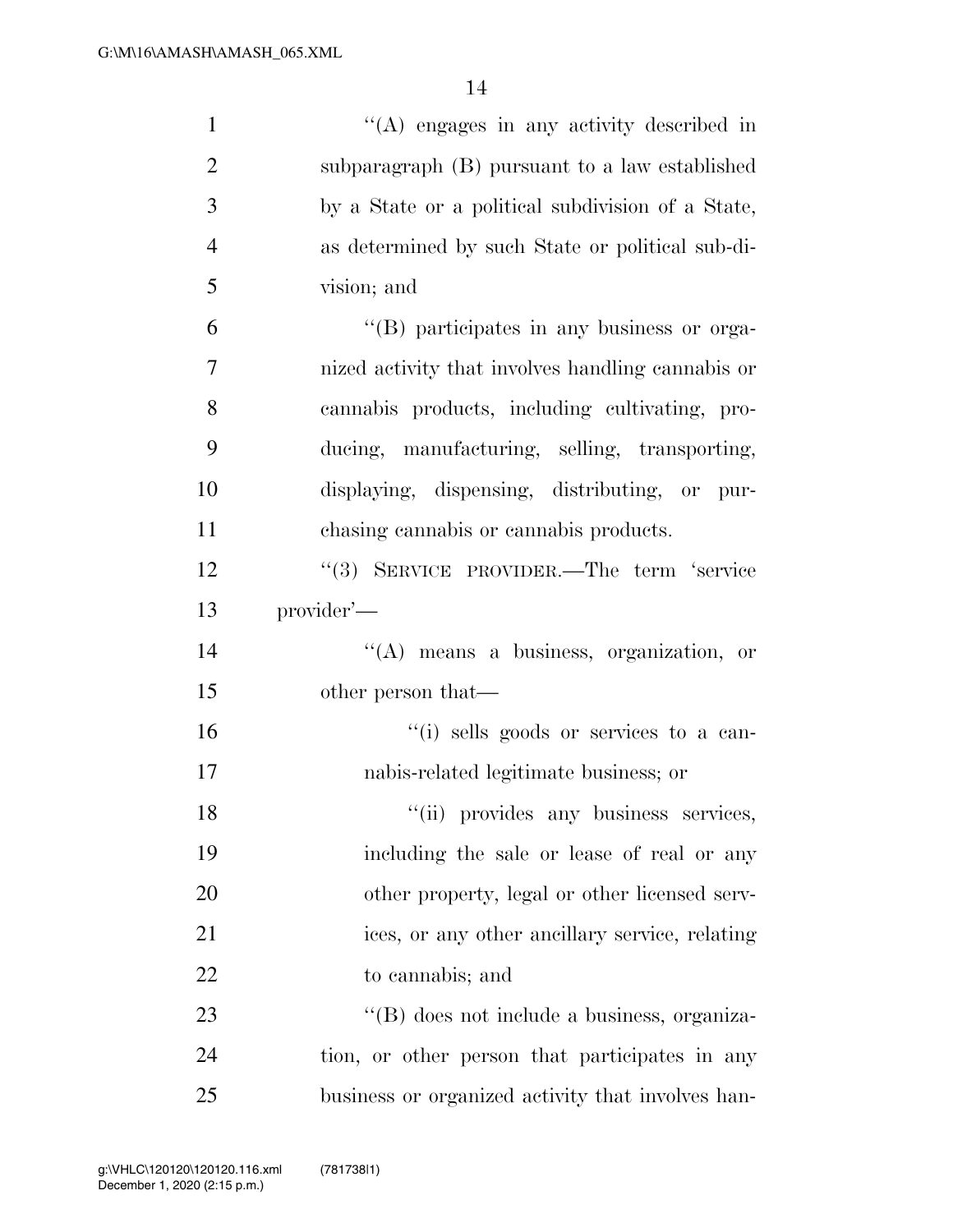dling cannabis or cannabis products, including cultivating, producing, manufacturing, selling, transporting, displaying, dispensing, distrib- uting, or purchasing cannabis or cannabis prod-ucts.''.

 (b) SMALL BUSINESS DEVELOPMENT CENTERS.— Section 21(c) of the Small Business Act (15 U.S.C. 648(c)) is amended by adding at the end the following new paragraph:

 ''(9) SERVICES FOR CANNABIS-RELATED LE- GITIMATE BUSINESSES AND SERVICE PROVIDERS.— A small business development center may not decline to provide services to an otherwise eligible small business concern under this section solely because such concern is a cannabis-related legitimate busi-ness or service provider.''.

 (c) WOMEN'S BUSINESS CENTERS.—Section 29 of the Small Business Act (15 U.S.C. 656) is amended by adding at the end the following new subsection:

 ''(p) SERVICES FOR CANNABIS-RELATED LEGITI- MATE BUSINESSES AND SERVICE PROVIDERS.—A wom- en's business center may not decline to provide services to an otherwise eligible small business concern under this section solely because such concern is a cannabis-related legitimate business or service provider.''.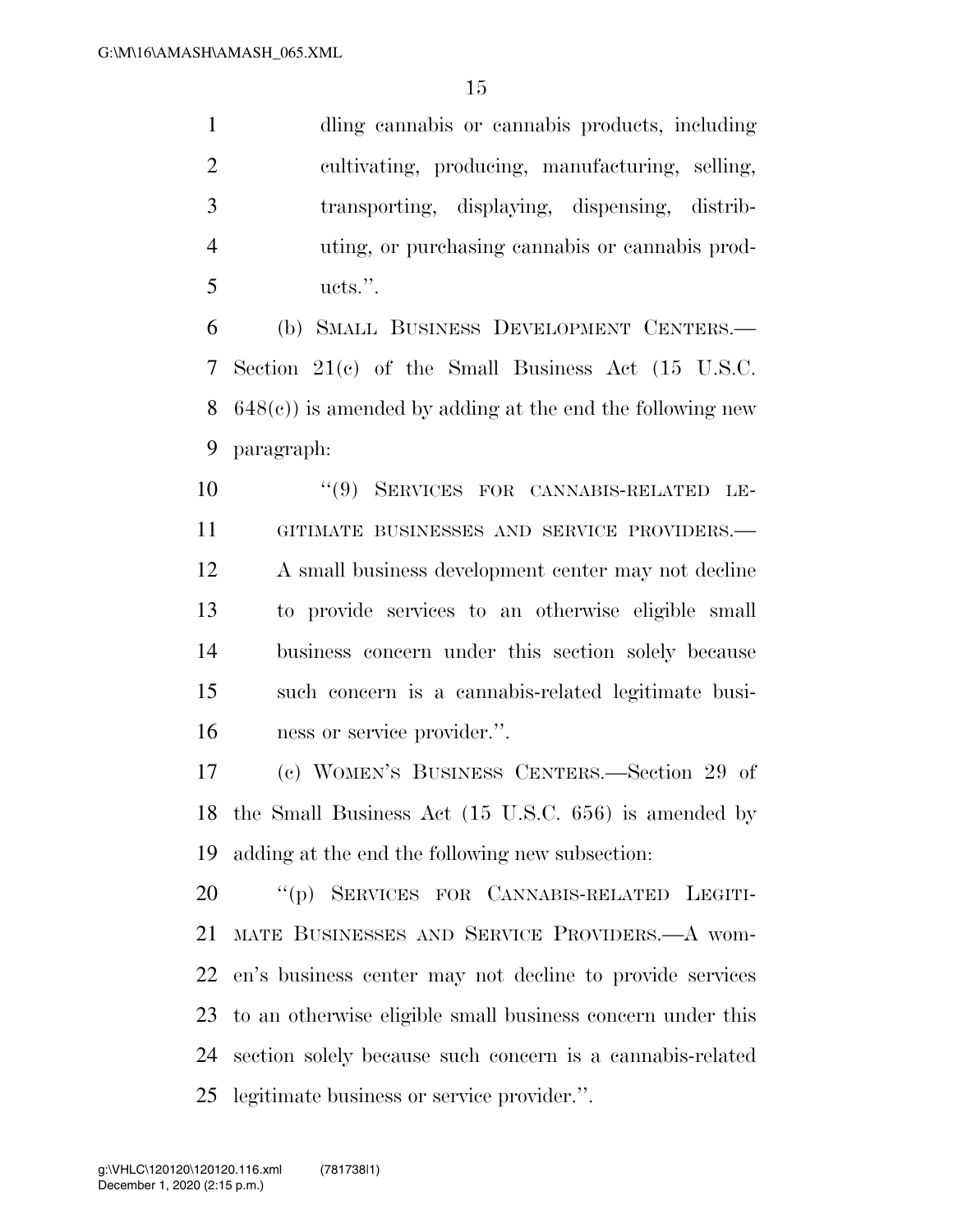(d) SCORE.—Section 8(b)(1)(B) of the Small Busi-2 ness Act  $(15 \text{ U.S.C. } 637(b)(1)(B))$  is amended by adding at the end the following new sentence: ''The head of the SCORE program established under this subparagraph may not decline to provide services to an otherwise eligible small business concern solely because such concern is a cannabis-related legitimate business or service provider.''.

 (e) VETERAN BUSINESS OUTREACH CENTERS.—Sec- tion 32 of the Small Business Act (15 U.S.C. 657b) is amended by adding at the end the following new sub-section:

 ''(h) SERVICES FOR CANNABIS-RELATED LEGITI- MATE BUSINESSES AND SERVICE PROVIDERS.—A Vet- eran Business Outreach Center may not decline to provide services to an otherwise eligible small business concern under this section solely because such concern is a can-nabis-related legitimate business or service provider.''.

18 (f)  $7(A)$  LOANS.—Section  $7(a)$  of the Small Business Act (15 U.S.C. 636(a)) is amended by adding at the end the following new paragraph:

21 "(36) LOANS TO CANNABIS-RELATED LEGITI- MATE BUSINESSES AND SERVICE PROVIDERS.—The Administrator may not decline to provide a guar- antee for a loan under this subsection to an other-wise eligible small business concern solely because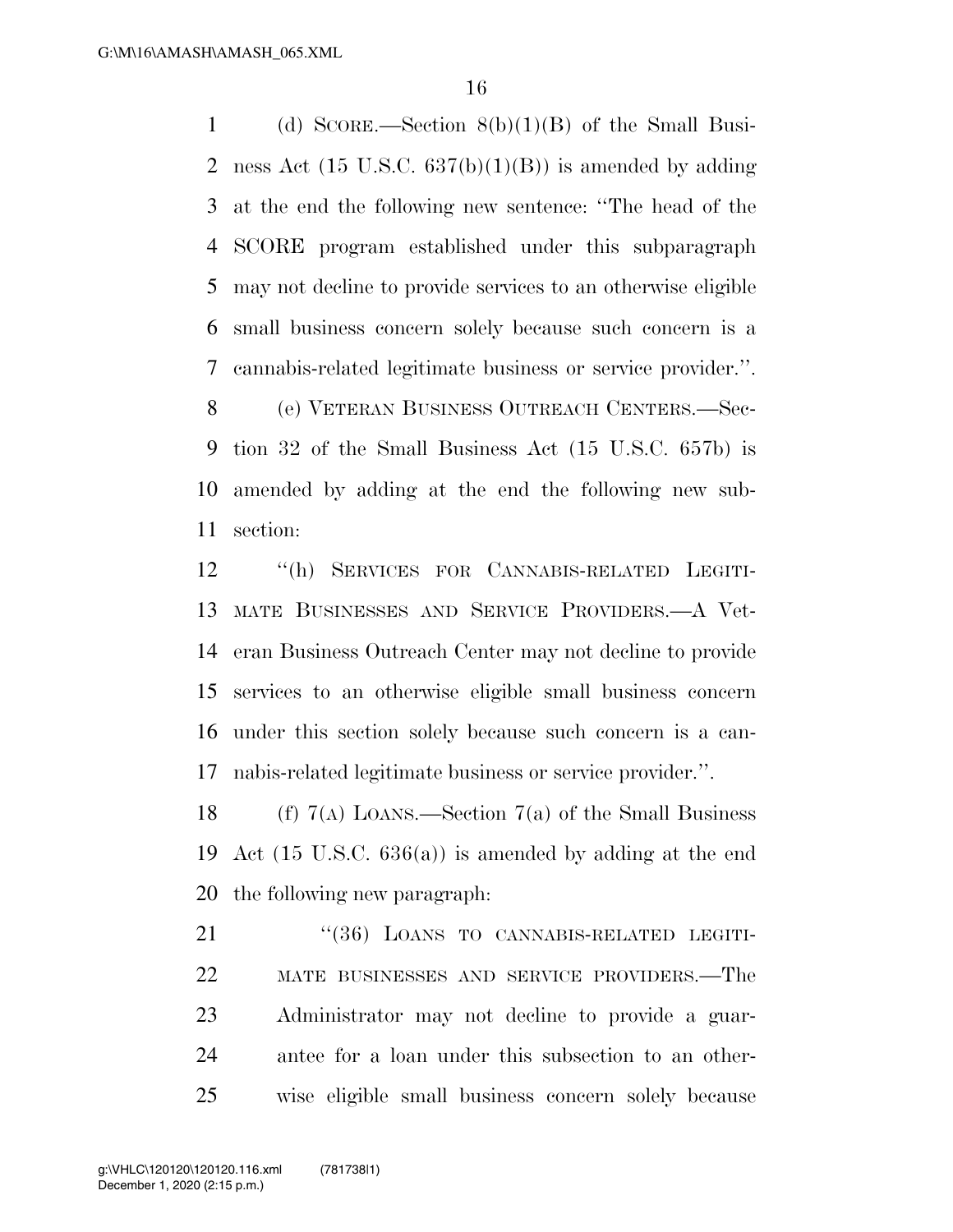such concern is a cannabis-related legitimate busi-ness or service provider.''.

 (g) DISASTER LOANS.—Section 7(b) of the Small Business Act (15 U.S.C. 636(b)) is amended by inserting after paragraph (15) the following new paragraph:

6 "(16) ASSISTANCE TO CANNABIS-RELATED LE- GITIMATE BUSINESSES AND SERVICE PROVIDERS.— The Administrator may not decline to provide assist- ance under this subsection to an otherwise eligible borrower solely because such borrower is a cannabis-related legitimate business or service provider.''.

 (h) MICROLOANS.—Section 7(m) of the Small Busi- ness Act (15 U.S.C. 636(m)) is amended by adding at the end the following new paragraph:

 ''(14) ASSISTANCE TO CANNABIS-RELATED LE- GITIMATE BUSINESSES AND SERVICE PROVIDERS.— An eligible intermediary may not decline to provide assistance under this subsection to an otherwise eli- gible borrower solely because such borrower is a can- nabis-related legitimate business or service pro-vider.''.

 (i) STATE OR LOCAL DEVELOPMENT COMPANY LOANS.—Title V of the Small Business Investment Act of 1958 (15 U.S.C. 695 et seq.) is amended by adding at the end the following new section: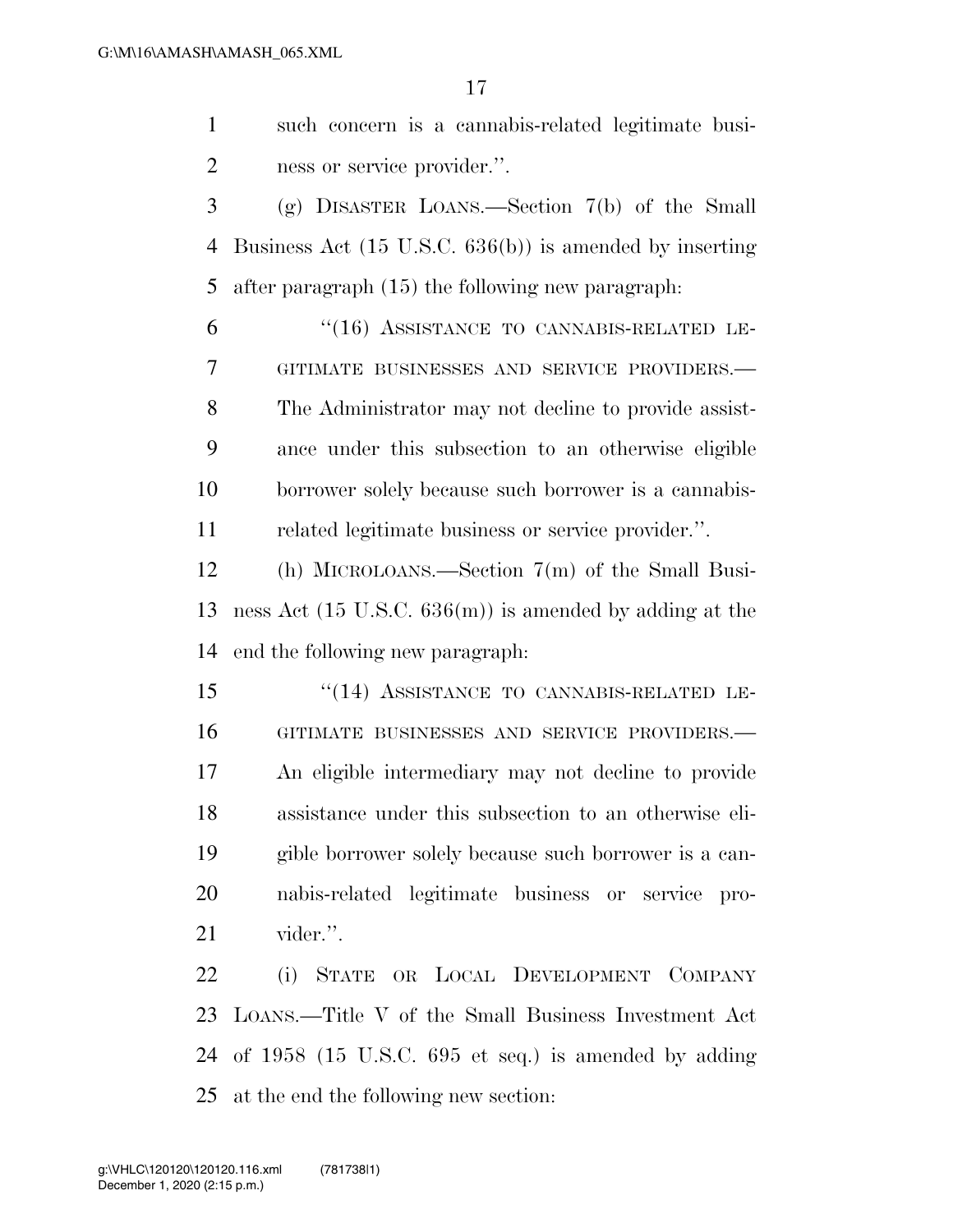## **''SEC. 511. LOANS TO CANNABIS-RELATED LEGITIMATE BUSINESSES AND SERVICE PROVIDERS.**

 ''The Administrator may not decline to provide a guarantee for a loan under this title to an otherwise eligi- ble State or local development company solely because such State or local development company provides financ- ing to an entity that is a cannabis-related legitimate busi- ness or service provider (as defined in section 3(ff) of the Small Business Act).''.

## **SEC. 5. NO DISCRIMINATION IN THE PROVISION OF A FED- ERAL PUBLIC BENEFIT ON THE BASIS OF CANNABIS.**

 (a) IN GENERAL.—No person may be denied any Federal public benefit (as such term is defined in section 401(c) of the Personal Responsibility and Work Oppor-16 tunity Reconciliation Act of 1996  $(8 \text{ U.S.C. } 1611(c))$  on the basis of any use or possession of cannabis, or on the basis of a conviction or adjudication of juvenile delin-quency for a cannabis offense, by that person.

 (b) SECURITY CLEARANCES.—Federal agencies may not use past or present cannabis or marijuana use as cri- teria for granting, denying, or rescinding a security clear-ance.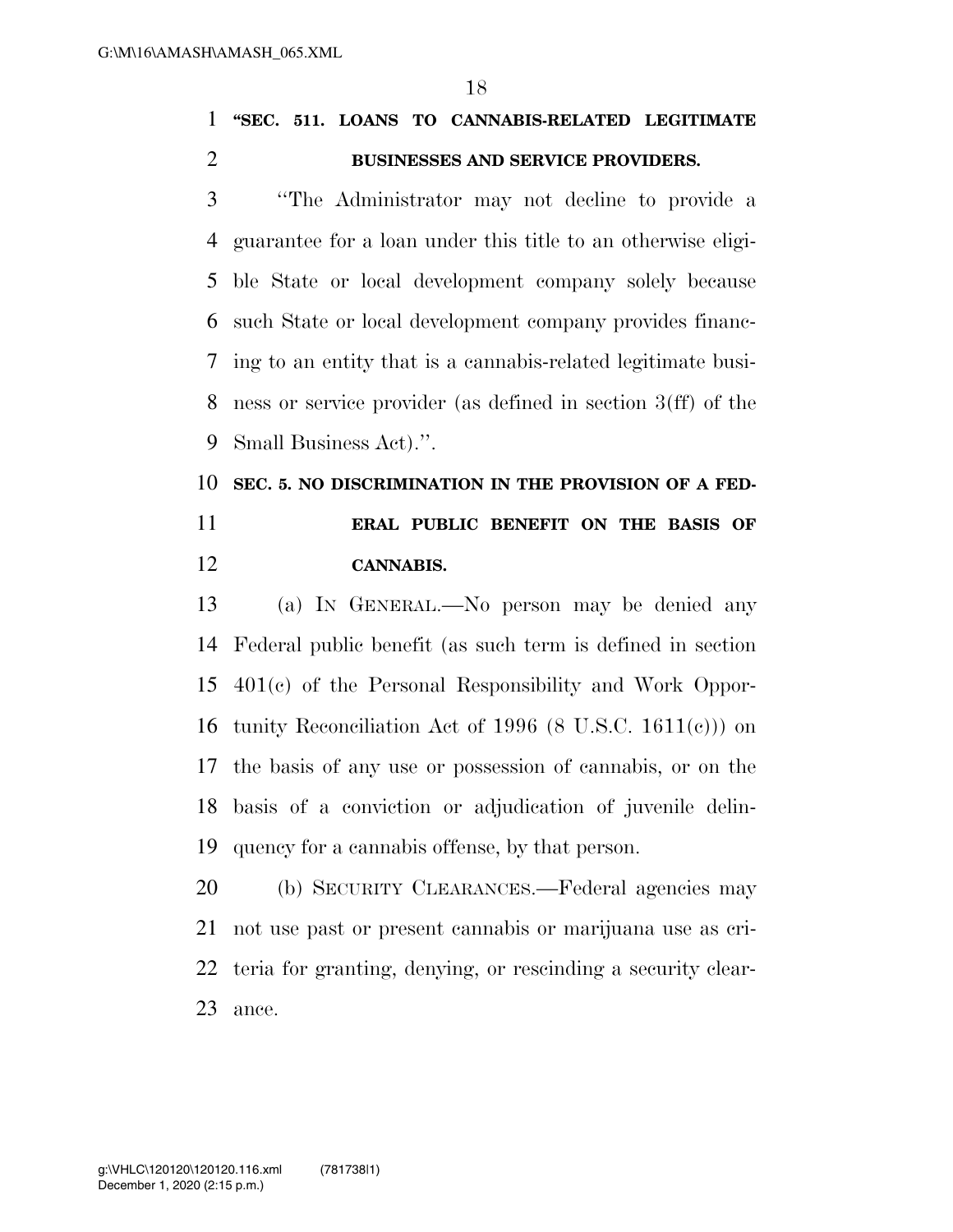# **SEC. 6. NO ADVERSE EFFECT FOR PURPOSES OF THE IMMI-**

#### **GRATION LAWS.**

 (a) IN GENERAL.—For purposes of the immigration laws (as such term is defined in section 101 of the Immi- gration and Nationality Act), cannabis may not be consid- ered a controlled substance, and an alien may not be de- nied any benefit or protection under the immigration laws based on any event, including conduct, a finding, an ad- mission, addiction or abuse, an arrest, a juvenile adjudica- tion, or a conviction, relating to cannabis, regardless of whether the event occurred before, on, or after the effec-tive date of this Act.

(b) CANNABIS DEFINED.—The term ''cannabis''—

 (1) means all parts of the plant Cannabis sativa L., whether growing or not; the seeds thereof; the resin extracted from any part of such plant; and every compound, manufacture, salt, derivative, mix- ture, or preparation of such plant, its seeds or resin; and

(2) does not include—

 (A) hemp, as defined in section 297A of 22 the Agricultural Marketing Act of 1946;

 (B) the mature stalks of such plant, fiber produced from such stalks, oil or cake made from the seeds of such plant, any other com-pound, manufacture, salt, derivative, mixture,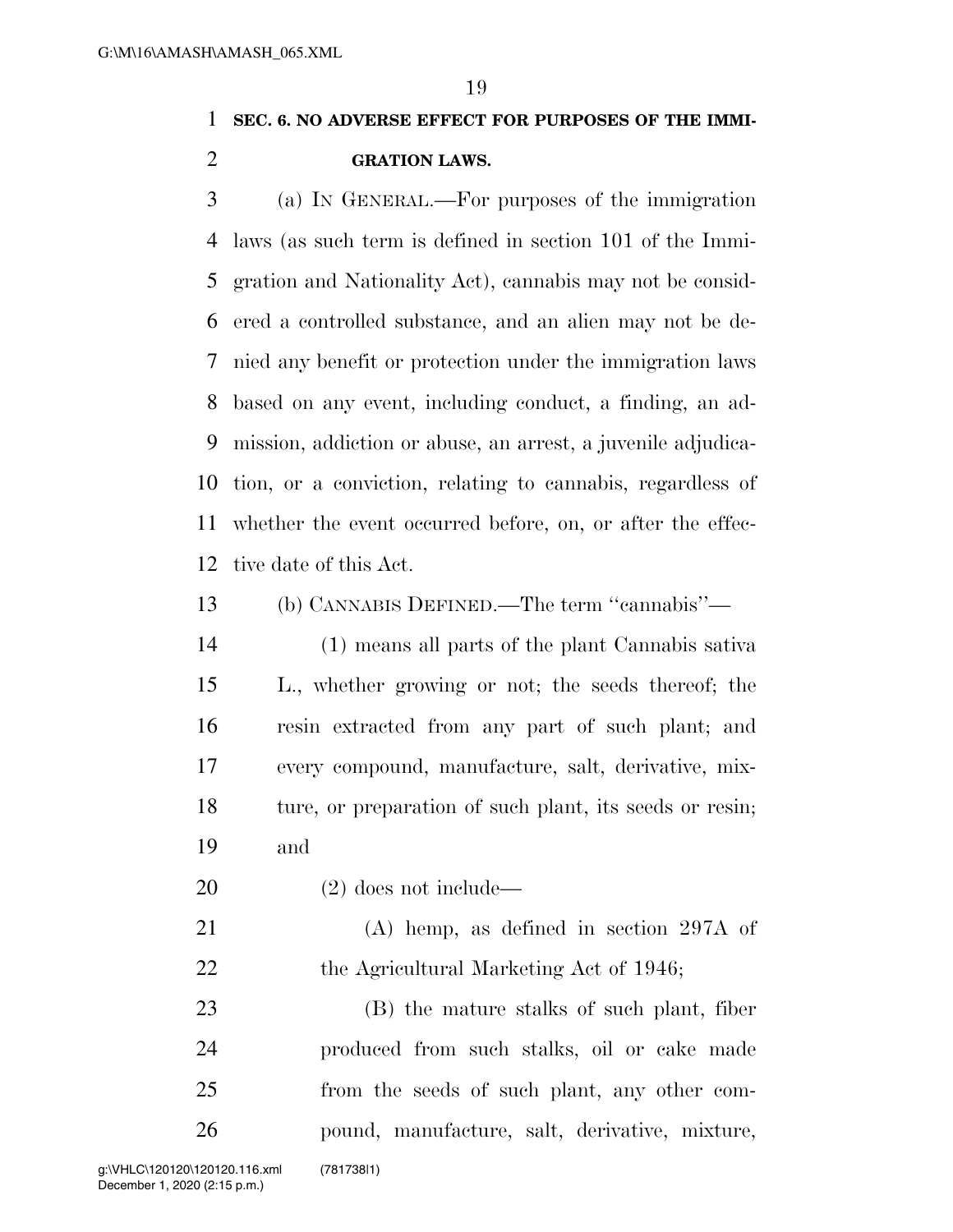| $\mathbf{1}$   | or preparation of such mature stalks (except                     |
|----------------|------------------------------------------------------------------|
| $\overline{2}$ | the resin extracted therefrom), fiber, oil, or                   |
| 3              | cake, or the sterilized seed of such plant which                 |
| $\overline{4}$ | is incapable of germination; or                                  |
| 5              | (C) any drug product approved under sec-                         |
| 6              | tion 505 of the Federal Food, Drug, and Cos-                     |
| 7              | metic Act, or biological product licensed under                  |
| 8              | section 351 of the Public Health Service Act.                    |
| 9              | (c) CONFORMING AMENDMENTS TO IMMIGRATION                         |
| 10             | AND NATIONALITY ACT.—The Immigration and Nation-                 |
| 11             | ality Act $(8 \text{ U.S.C. } 1101 \text{ et seq.})$ is amended— |
| 12             | $(1)$ in section 212(h), by striking "and subpara-               |
| 13             | graph $(A)(i)(II)$ of such subsection insofar as it re-          |
| 14             | lates to a single offense of simple possession of 30             |
| 15             | grams or less of marijuana";                                     |
| 16             | (2) in section $237(a)(2)(B)(i)$ , by striking                   |
| 17             | "other than a single offense involving possession for            |
| 18             | one's own use of 30 grams or less of marijuana";                 |
| 19             | $(3)$ in section 101(f)(3), by striking "(except as              |
| 20             | such paragraph relates to a single offense of simple             |
| 21             | possession of 30 grams or less of marihuana)";                   |
| 22             | (4) in section $244(e)(2)(A)(iii)(II)$ by striking               |
| 23             | "except for so much of such paragraph as relates to              |
| 24             | a single offense of simple possession of 30 grams or             |
| 25             | less of marijuana";                                              |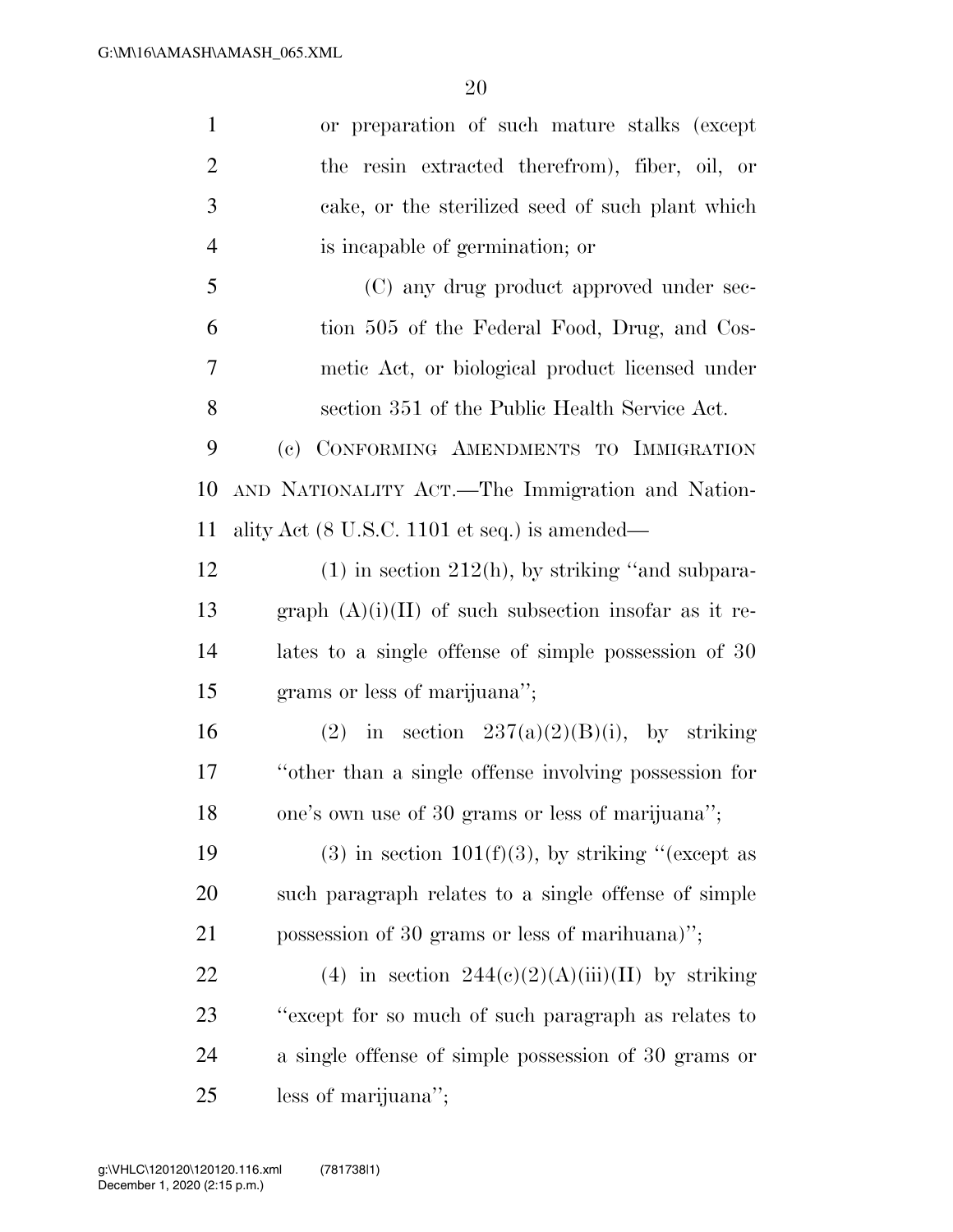| $\mathbf{1}$   | $(5)$ in section 245(h)(2)(B) by striking "(except    |
|----------------|-------------------------------------------------------|
| $\overline{c}$ | for so much of such paragraph as related to a single  |
| 3              | offense of simple possession of 30 grams or less of   |
| $\overline{4}$ | marijuana)";                                          |
| 5              | (6) in section $210(c)(2)(B)(ii)(III)$ by striking    |
| 6              | ", except for so much of such paragraph as relates    |
| 7              | to a single offense of simple possession of 30 grams  |
| 8              | or less of marihuana"; and                            |
| 9              | (7) in section $245A(d)(2)(B(iii))$ by striking       |
| 10             | ", except for so much of such paragraph as relates    |
| 11             | to a single offense of simple possession of 30 grams  |
| 12             | or less of marihuana".                                |
| 13             | SEC. 7. RESENTENCING AND EXPUNGEMENT.                 |
| 14             | (a) EXPUNGEMENT OF FEDERAL CANNABIS OF-               |
| 15             | FENSE CONVICTIONS FOR INDIVIDUALS NOT UNDER A         |
| 16             | CRIMINAL JUSTICE SENTENCE.                            |
| 17             | $(1)$ IN GENERAL.—Not later than 1 year after         |
| 18             | the date of the enactment of this Act, each Federal   |
| 19             | district shall conduct a comprehensive review and     |
| 20             | issue an order expunging each conviction or adju-     |
| 21             | dication of juvenile delinquency for a Federal can-   |
| 22             | nabis offense entered by each Federal court in the    |
| 23             | district before the date of enactment of this Act and |
| 24             | on or after May 1, 1971. Each Federal court shall     |
| 25             | also issue an order expunging any arrests associated  |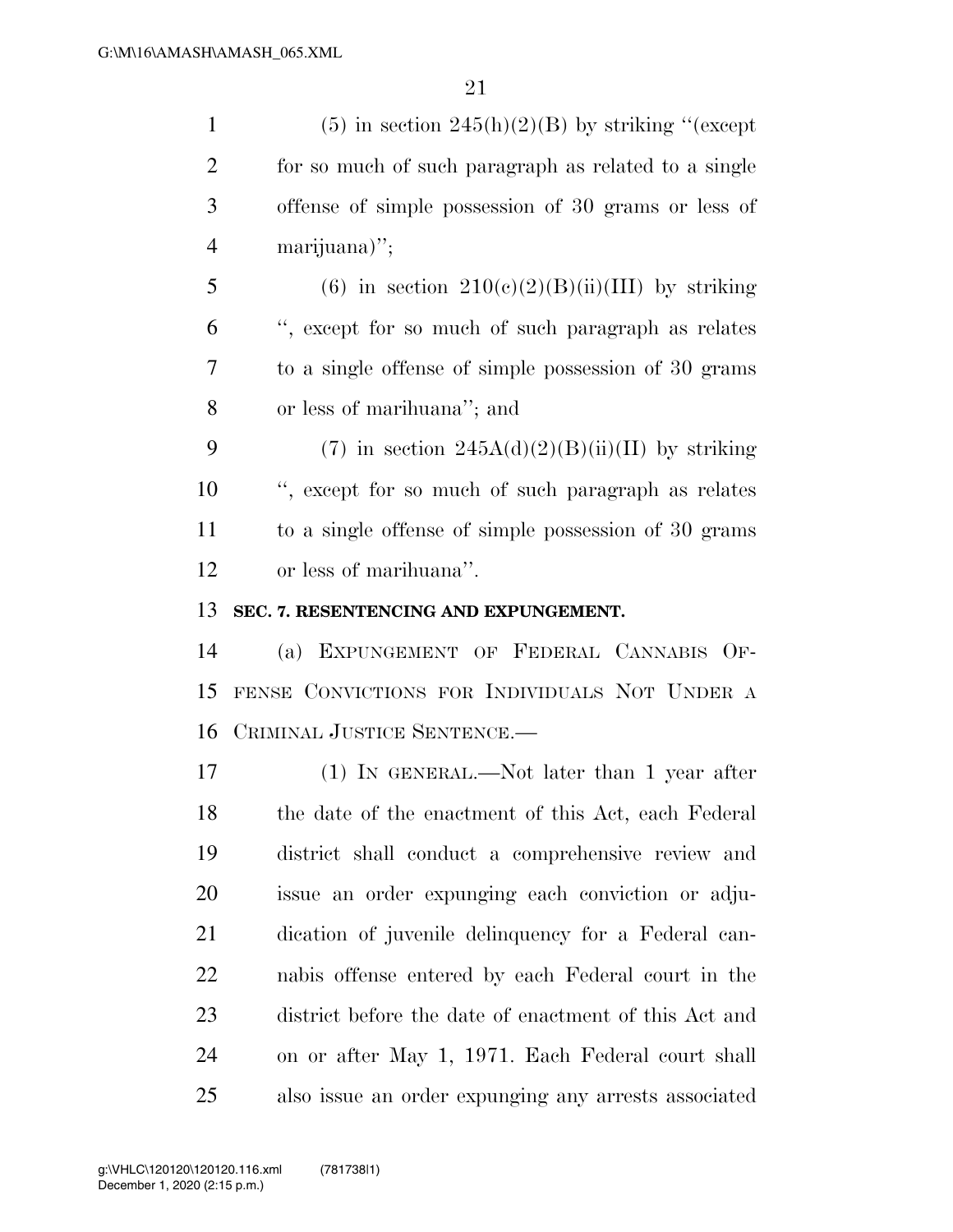with each expunged conviction or adjudication of ju-venile delinquency.

 (2) NOTIFICATION.—To the extent practicable, each Federal district shall notify each individual whose arrest, conviction, or adjudication of delin- quency has been expunged pursuant to this sub- section that their arrest, conviction, or adjudication of juvenile delinquency has been expunged, and the effect of such expungement.

 (3) RIGHT TO PETITION COURT FOR EXPUNGEMENT.—At any point after the date of en- actment of this Act, any individual with a prior con- viction or adjudication of juvenile delinquency for a Federal cannabis offense, who is not under a crimi- nal justice sentence, may file a motion for expungement. If the expungement of such a convic- tion or adjudication of juvenile delinquency is re- quired pursuant to this Act, the court shall expunge the conviction or adjudication, and any associated arrests. If the individual is indigent, counsel shall be appointed to represent the individual in any pro-ceedings under this subsection.

 (4) SEALED RECORD.—The court shall seal all records related to a conviction or adjudication of ju-venile delinquency that has been expunged under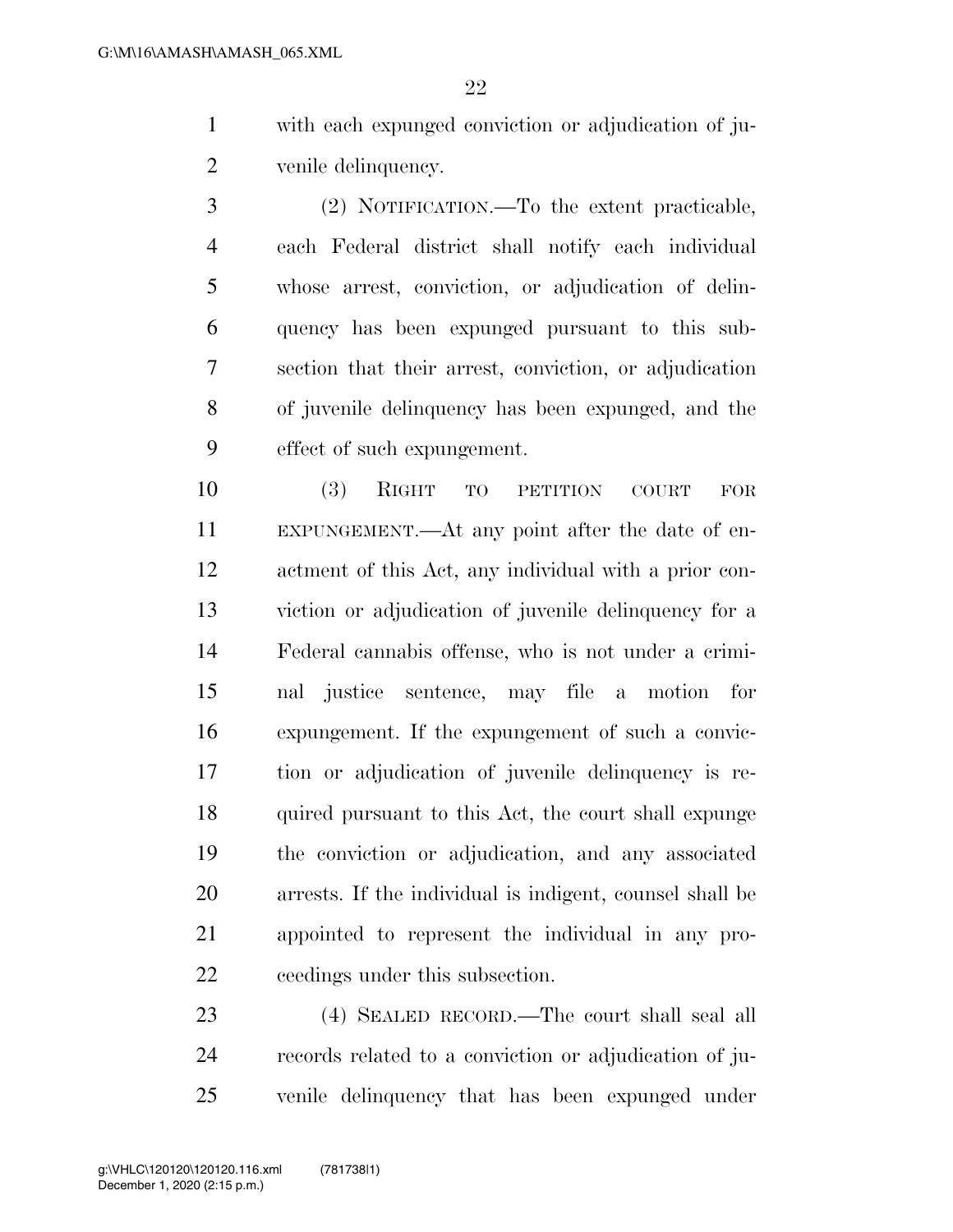this subsection. Such records may only be made available by further order of the court.

 (b) SENTENCING REVIEW FOR INDIVIDUALS UNDER A CRIMINAL JUSTICE SENTENCE.—

 (1) IN GENERAL.—For any individual who is under a criminal justice sentence for a Federal can- nabis offense, the court that imposed the sentence shall, on motion of the individual, the Director of the Bureau of Prisons, the attorney for the Govern- ment, or the court, conduct a sentencing review hearing. If the individual is indigent, counsel shall be appointed to represent the individual in any sen-tencing review proceedings under this subsection.

 (2) POTENTIAL REDUCED RESENTENCING.— After a sentencing hearing under paragraph (1), a court shall—

 (A) expunge each conviction or adjudica- tion of juvenile delinquency for a Federal can- nabis offense entered by the court before the date of enactment of this Act, and any associ-ated arrest;

 (B) vacate the existing sentence or disposi- tion of juvenile delinquency and, if applicable, impose any remaining sentence or disposition of 25 iuven ille delinquency on the individual as if this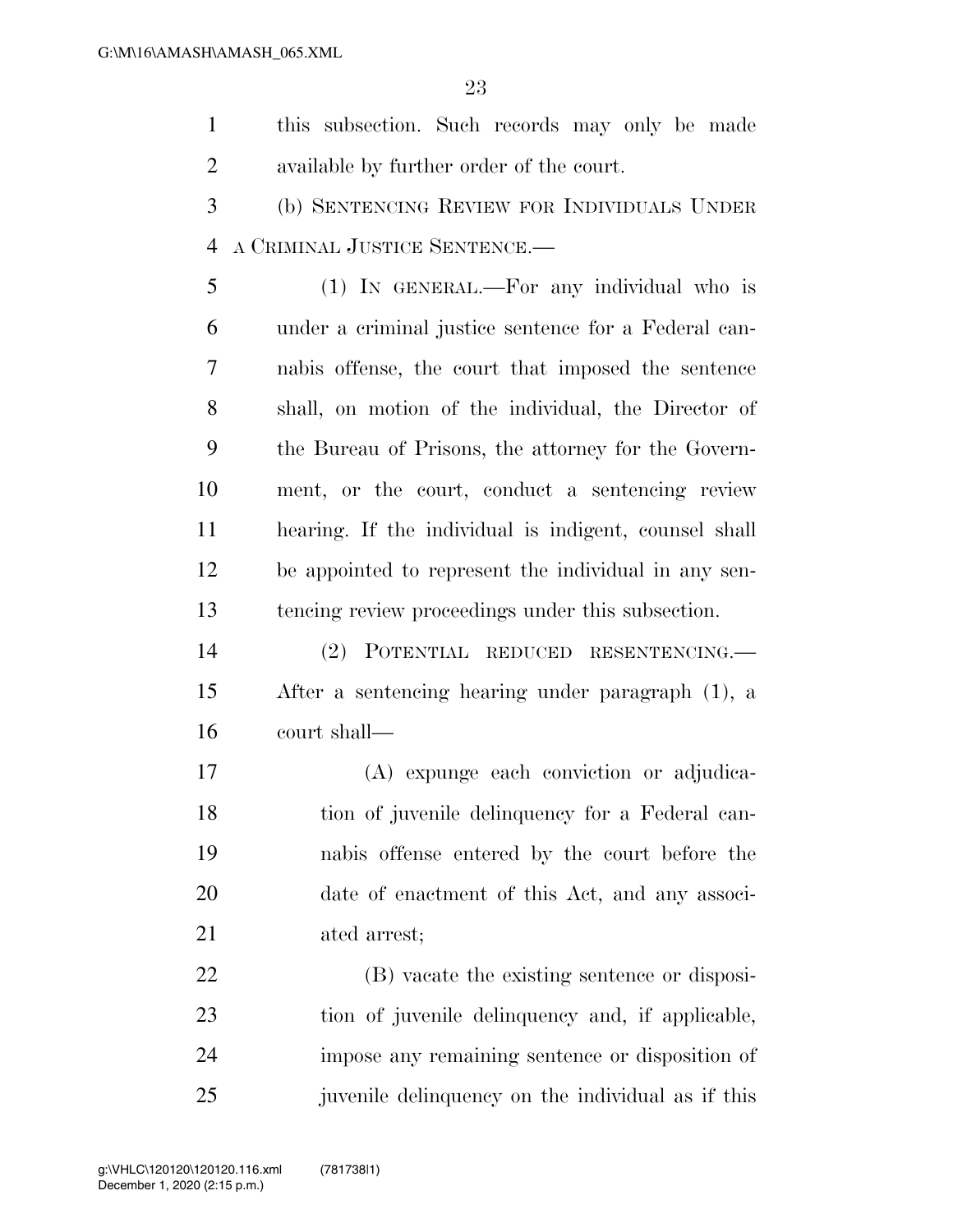| $\mathbf{1}$   | Act, and the amendments made by this Act,                |
|----------------|----------------------------------------------------------|
| $\overline{2}$ | were in effect at the time the offense was com-          |
| 3              | mitted; and                                              |
| 4              | (C) order that all records related to a con-             |
| 5              | viction or adjudication of juvenile delinquency          |
| 6              | that has been expunged or a sentence or dis-             |
| 7              | position of juvenile delinquency that has been           |
| 8              | vacated under this Act be sealed and only be             |
| 9              | made available by further order of the court.            |
| 10             | (c) EFFECT OF EXPUNGEMENT.—An individual who             |
| 11             | has had an arrest, a conviction, or juvenile delinquency |
| 12             | adjudication expunged under this section—                |
| 13             | (1) may treat the arrest, conviction, or adju-           |
| 14             | dication as if it never occurred; and                    |
| 15             | (2) shall be immune from any civil or criminal           |
| 16             | penalties related to perjury, false swearing, or false   |
| 17             | statements, for a failure to disclose such arrest, con-  |
| 18             | viction, or adjudication.                                |
| 19             | (d) DEFINITIONS.—In this section:                        |
| 20             | (1) The term "Federal cannabis offense" means            |
| 21             | an offense that is no longer punishable pursuant to      |
| 22             | this Act or the amendments made under this Act.          |
| 23             | (2) The term "expunge" means, with respect to            |
| 24             | an arrest, a conviction, or a juvenile delinquency ad-   |
| 25             | judication, the removal of the record of such arrest,    |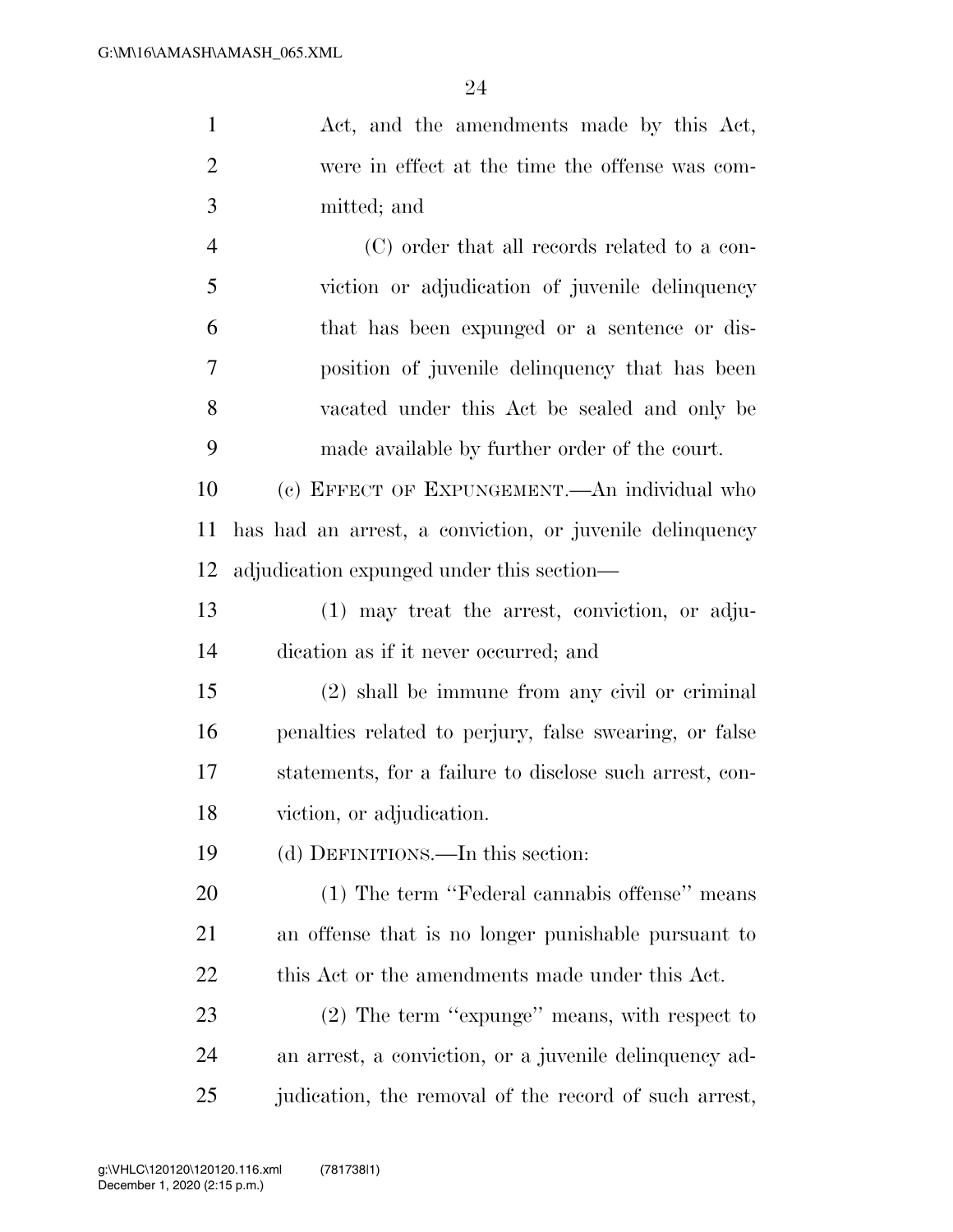conviction, or adjudication from each official index or public record.

 (3) The term ''under a criminal justice sen- tence'' means, with respect to an individual, that the individual is serving a term of probation, parole, su- pervised release, imprisonment, official detention, pre-release custody, or work release, pursuant to a sentence or disposition of juvenile delinquency im- posed on or after the effective date of the Controlled Substances Act (May 1, 1971).

 (e) STUDY.—The Comptroller General of the United States, in consultation with the Secretary of Health and Human Services, shall conduct a demographic study of in- dividuals convicted of a Federal cannabis offense. Such study shall include information about the age, race, eth- nicity, sex, and gender identity of those individuals, the type of community such users dwell in, and such other demographic information as the Comptroller General de-termines should be included.

 (f) REPORT.—Not later than 2 years after the date of the enactment of this Act, the Comptroller General of the United States shall report to Congress the results of the study conducted under subsection (e).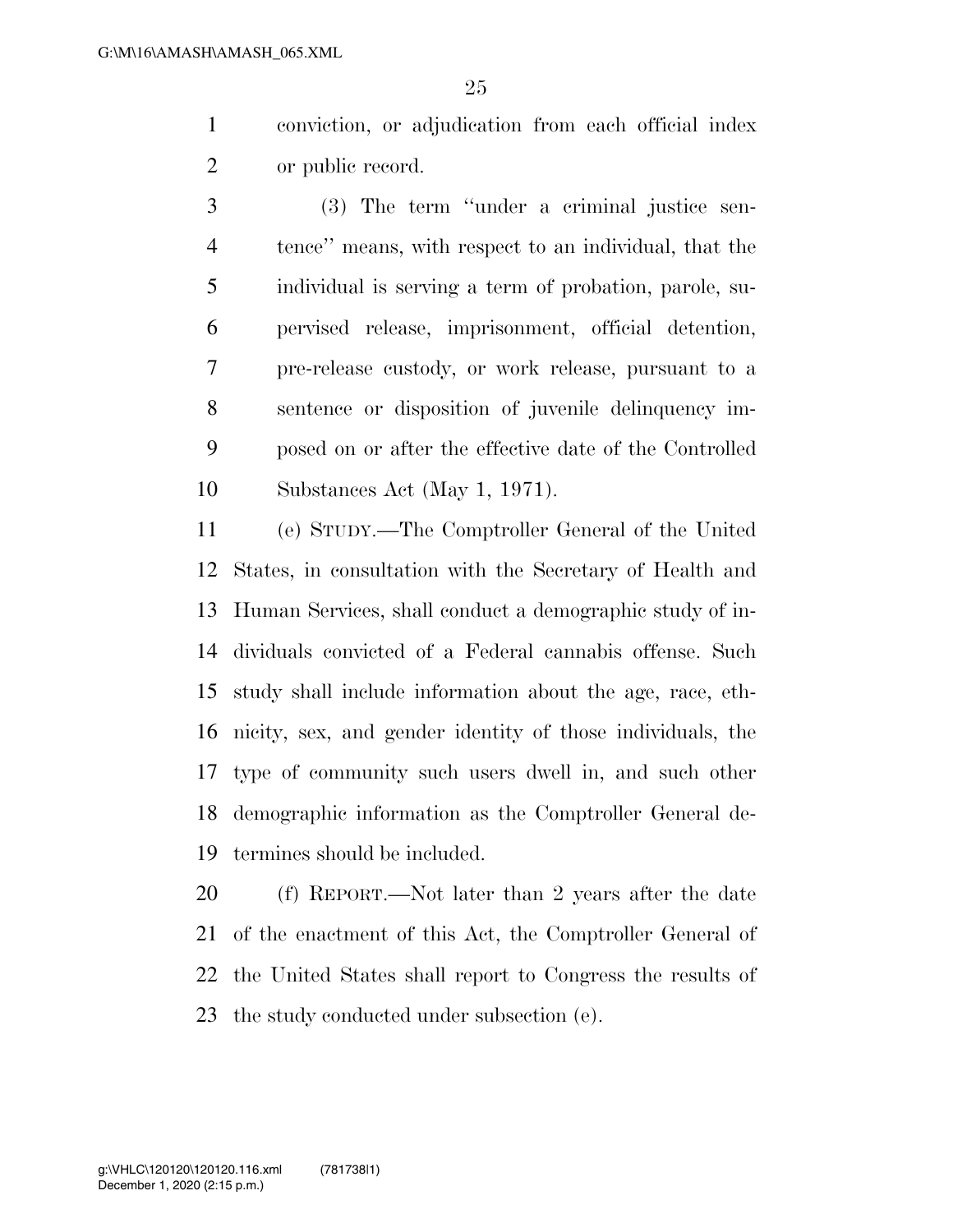## **SEC. 8. REFERENCES IN EXISTING LAW TO MARIJUANA OR MARIHUANA.**

 Wherever, in the statutes of the United States or in the rulings, regulations, or interpretations of various ad-ministrative bureaus and agencies of the United States—

 (1) there appears or may appear the term ''marihuana'' or ''marijuana'', that term shall be struck and the term ''cannabis'' shall be inserted; and

 (2) there appears or may appear the term ''Marihuana'' or ''Marijuana'', that term shall be struck and the term ''Cannabis'' shall be inserted.

#### **SEC. 9. SEVERABILITY.**

 If any provision of this Act or an amendment made by this Act, or any application of such provision to any person or circumstance, is held to be unconstitutional, the remainder of this Act, the amendments made by this Act, and the application of this Act and the amendments made by this Act to any other person or circumstance shall not be affected.

#### **SEC. 10. CANNABIS OFFENSE DEFINED.**

 For purposes of this Act, the term ''cannabis offense'' means a criminal offense related to cannabis—

 (1) that, under Federal law, is no longer pun- ishable pursuant to this Act or the amendments made under this Act; or